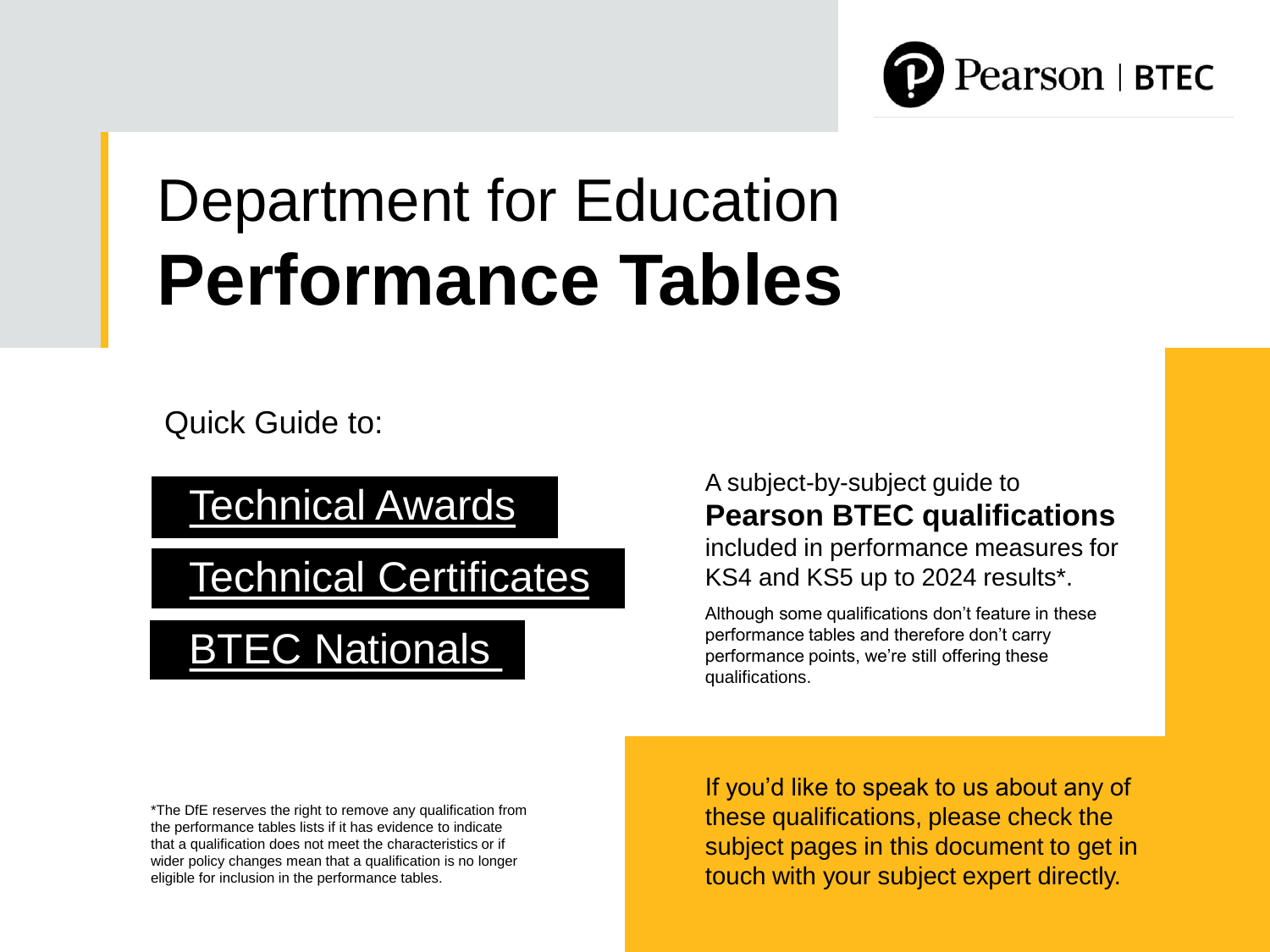# **Applied Law**



| <b>Qualification</b> | Number (QN) Qualification Title                                   |            | <b>Performance</b><br><b>Table</b> | <b>Performance Tables</b> |           |     |  |
|----------------------|-------------------------------------------------------------------|------------|------------------------------------|---------------------------|-----------|-----|--|
|                      |                                                                   | <b>GLH</b> |                                    | 2022                      | 2023 2024 |     |  |
| 601/9042/5           | Pearson BTEC Level 3 National Certificate in Applied Law          | 180        | <b>Applied Generals</b>            | Yes                       | Yes       | Yes |  |
| 601/9043/7           | Pearson BTEC Level 3 National Extended Certificate in Applied Law | 360        | <b>Applied Generals</b>            | Yes                       | Yes       | Yes |  |

If you'd like to speak to us about any of these qualifications, please check the subject pages in this document to get in touch with your [subject expert](mailto:mailto:teachinglaw%40pearson.com) directly.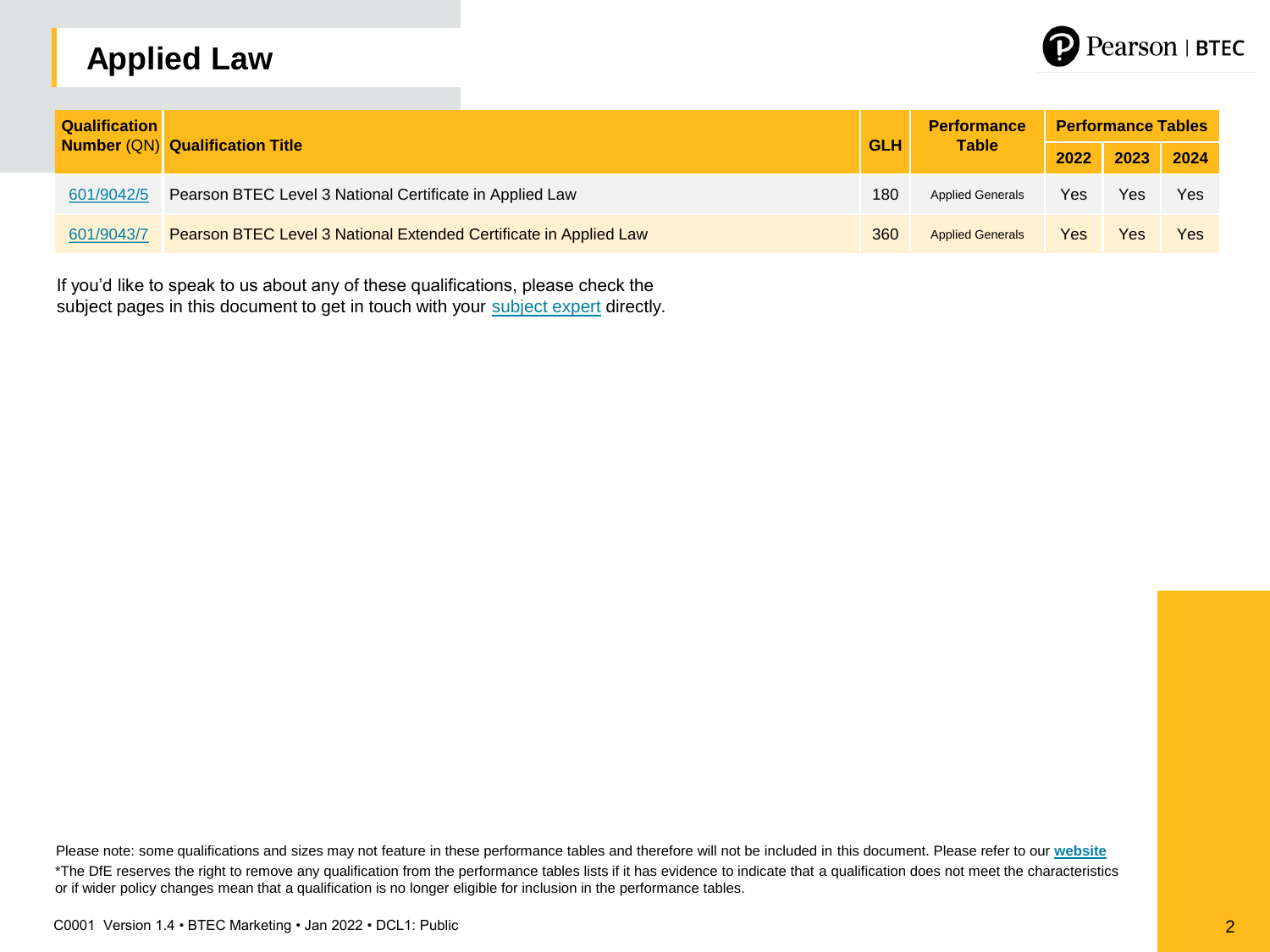## **Applied Science**



| <b>Qualification</b>      |                                                                                       |            | <b>Performance</b>      | <b>Performance Tables</b> |      |      |  |  |  |
|---------------------------|---------------------------------------------------------------------------------------|------------|-------------------------|---------------------------|------|------|--|--|--|
| <b>Number (QN)</b>        | <b>Qualification Title</b>                                                            | <b>GLH</b> | <b>Table</b>            | 2022                      | 2023 | 2024 |  |  |  |
| 601/7434/1                | Pearson BTEC Level 3 National Certificate in Applied Science                          | 180        | <b>Applied Generals</b> | Yes                       | Yes  | Yes  |  |  |  |
| 601/7436/5                | Pearson BTEC Level 3 National Extended Certificate in Applied Science                 | 360        | <b>Applied Generals</b> | Yes                       | Yes  | Yes  |  |  |  |
| 601/7438/9                | Pearson BTEC Level 3 National Foundation Diploma in Applied Science                   | 510        | <b>Applied Generals</b> | Yes                       | Yes  | Yes  |  |  |  |
| 601/7435/3                | Pearson BTEC Level 3 National Diploma in Applied Science                              | 720        | <b>Applied Generals</b> | Yes                       | Yes  | Yes  |  |  |  |
| 601/7437/7                | Pearson BTEC Level 3 National Extended Diploma in Applied Science                     | 1080       | <b>Applied Generals</b> | Yes                       | Yes  | Yes  |  |  |  |
| <b>Forensics</b>          |                                                                                       |            |                         |                           |      |      |  |  |  |
| 603/0251/3                | Pearson BTEC Level 3 National Foundation Diploma in Forensic Investigation            | 510        | <b>Applied Generals</b> | Yes                       | Yes  | Yes  |  |  |  |
| 603/0246/X                | Pearson BTEC Level 3 National Diploma in Forensic and Criminal Investigation          | 720        | <b>Applied Generals</b> | Yes                       | Yes  | Yes  |  |  |  |
| 603/0247/1                | Pearson BTEC Level 3 National Extended Diploma in Forensic and Criminal Investigation | 1080       | <b>Applied Generals</b> | Yes                       | Yes  | Yes  |  |  |  |
| <b>Applied Psychology</b> |                                                                                       |            |                         |                           |      |      |  |  |  |
| 603/3057/0                | Pearson BTEC Level 3 National Certificate in Applied Psychology                       | 180        | <b>Applied Generals</b> | Yes                       | Yes  | Yes  |  |  |  |
| 603/3058/2                | Pearson BTEC Level 3 National Extended Certificate in Applied Psychology              | 360        | <b>Applied Generals</b> | Yes                       | Yes  | Yes  |  |  |  |
|                           | <b>Applied Human Biology</b>                                                          |            |                         |                           |      |      |  |  |  |
| 603/3040/5                | Pearson BTEC Level 3 National Extended Certificate in Applied Human Biology           | 360        | <b>Applied Generals</b> | Yes                       | Yes  | Yes  |  |  |  |

If you'd like to speak to us about any of these qualifications, please check the subject pages in this document to get in touch with your [subject expert](mailto:mailto:teachingscience%40pearson.com) directly.

Please note: some qualifications and sizes may not feature in these performance tables and therefore will not be included in this document. Please refer to our **[website](https://qualifications.pearson.com/en/qualifications.html)** \*The DfE reserves the right to remove any qualification from the performance tables lists if it has evidence to indicate that a qualification does not meet the characteristics or if wider policy changes mean that a qualification is no longer eligible for inclusion in the performance tables.

C0001 Version 1.4 • BTEC Marketing • Jan 2022 • DCL1: Public 3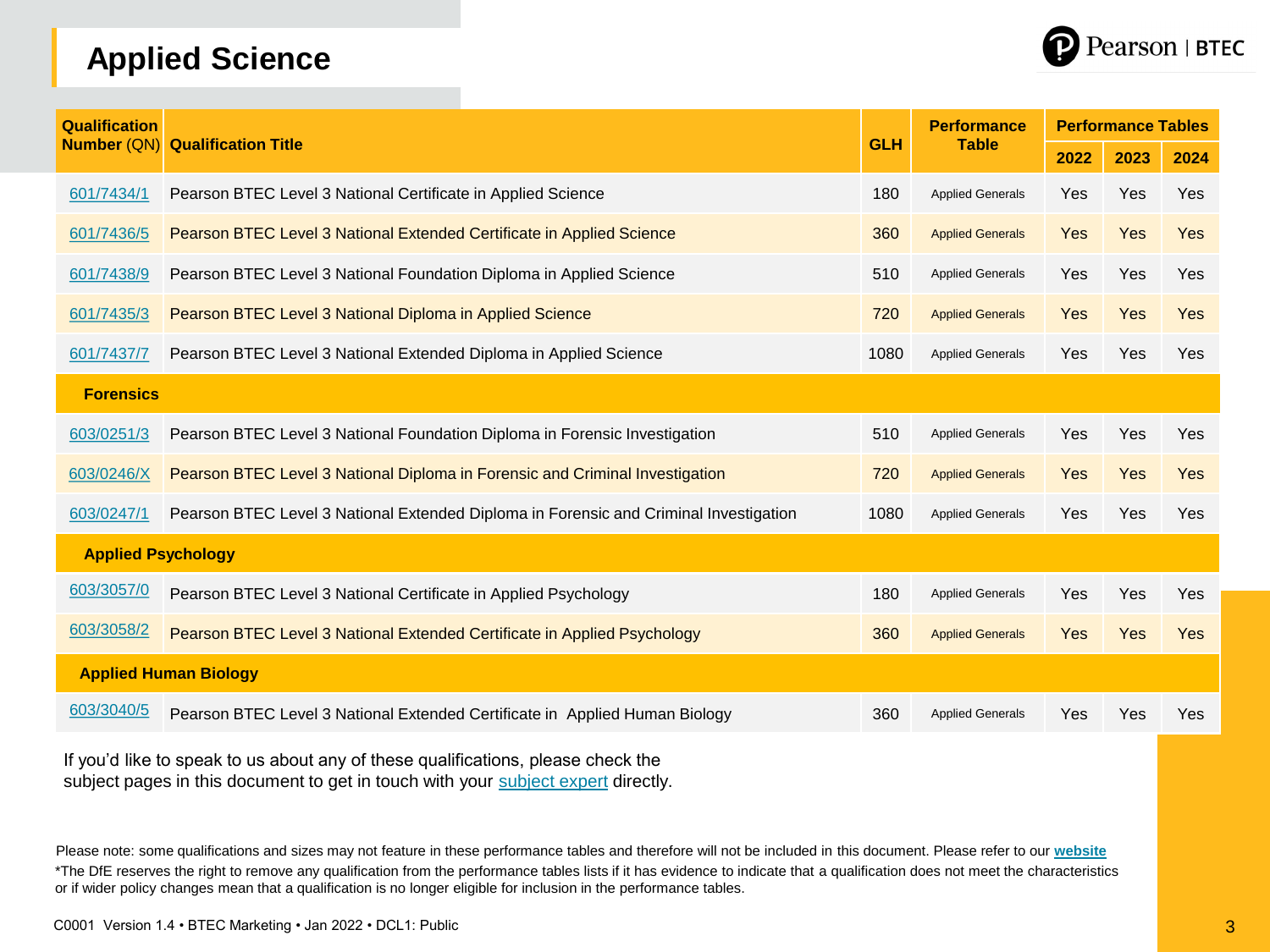# **Art and Design**



| <b>Qualification</b> |                                                                           |            | <b>Performance</b>      |            | <b>Performance Tables</b> |            |
|----------------------|---------------------------------------------------------------------------|------------|-------------------------|------------|---------------------------|------------|
|                      | <b>Number (QN) Qualification Title</b>                                    | <b>GLH</b> | <b>Table</b>            | 2022       | 2023                      | 2024       |
| 600/4781/1           | Pearson BTEC Level 1/Level 2 First Award in Art and Design                | 120        | <b>Technical Awards</b> | Yes        | Yes                       | <b>No</b>  |
| 603/3073/9           | Pearson BTEC Level 1/Level 2 Tech Award in Art and Design Practice        | 120        | <b>Technical Awards</b> | <b>Yes</b> | <b>Yes</b>                | <b>No</b>  |
| 60370567             | Pearson BTEC Level 1/Level 2 Tech Award in Art and Design Practice (2022) | 120        | <b>Technical Awards</b> | No.        | No.                       | Yes        |
|                      |                                                                           |            |                         |            |                           |            |
| 603/0448/0           | Pearson BTEC Level 3 National Certificate in Art and Design               | 180        | <b>Applied Generals</b> | <b>Yes</b> | <b>Yes</b>                | <b>Yes</b> |
| 601/7228/9           | Pearson BTEC Level 3 National Extended Certificate in Art and Design      | 360        | <b>Applied Generals</b> | Yes        | <b>Yes</b>                | <b>Yes</b> |
| 601/7230/7           | Pearson BTEC Level 3 National Foundation Diploma in Art and Design        | 510        | <b>Applied Generals</b> | <b>Yes</b> | <b>Yes</b>                | <b>Yes</b> |
| 603/0447/9           | Pearson BTEC Level 3 National Diploma in Art and Design                   | 720        | <b>Applied Generals</b> | Yes        | <b>Yes</b>                | Yes        |
| 601/7229/0           | Pearson BTEC Level 3 National Extended Diploma in Art and Design          | 1080       | <b>Applied Generals</b> | Yes        | Yes                       | <b>Yes</b> |

If you'd like to speak to us about any of these qualifications, please check the subject pages in this document to get in touch with your [subject expert](mailto:mailto:TeachingArtandDesign%40pearson.com) directly.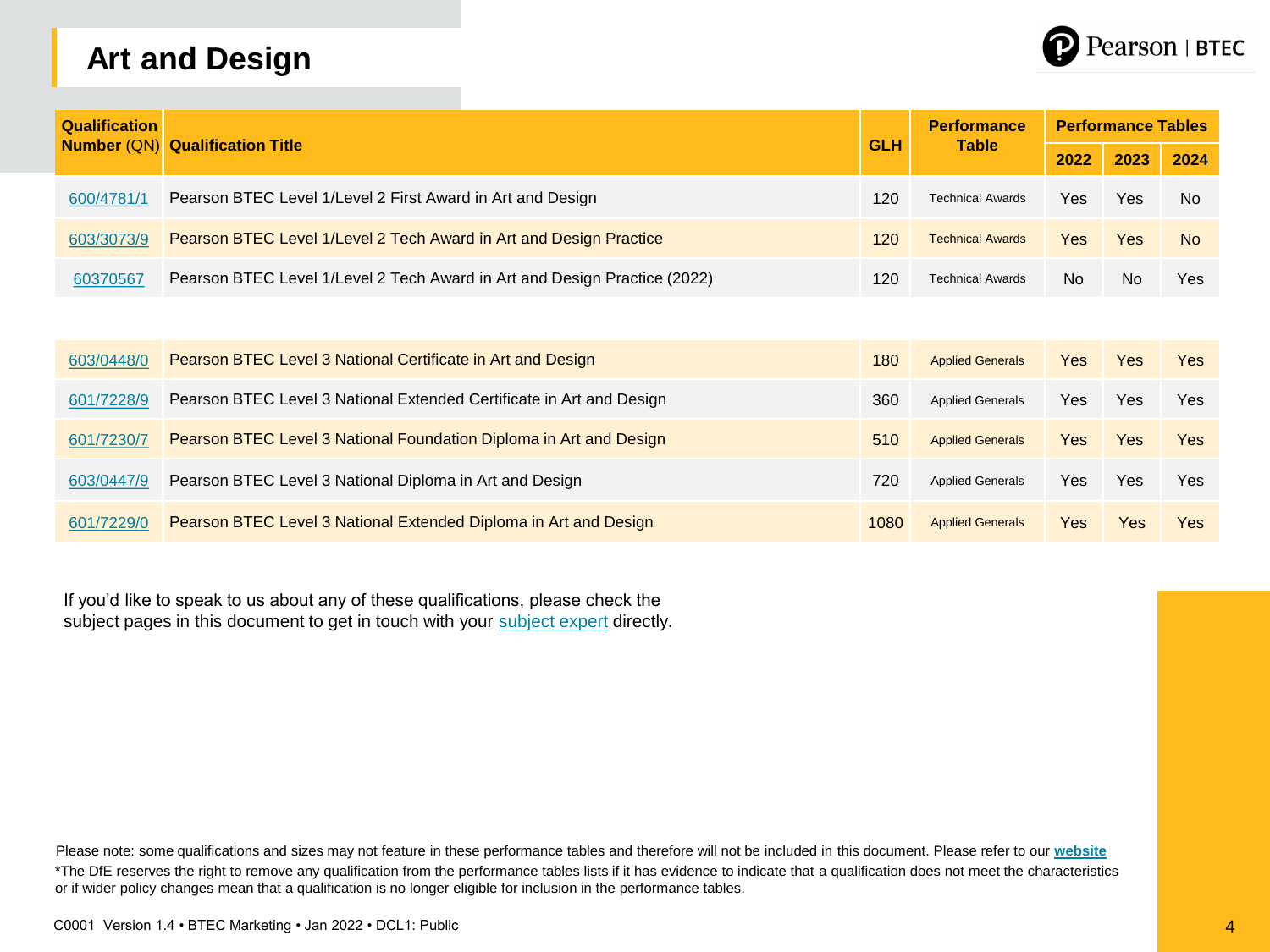#### **Business**



| <b>Qualification</b> | <b>Number (QN) Qualification Title</b>                           |            | <b>Performance</b>            | <b>Performance Tables</b> |                |           |
|----------------------|------------------------------------------------------------------|------------|-------------------------------|---------------------------|----------------|-----------|
|                      |                                                                  | <b>GLH</b> | <b>Table</b>                  | 2022                      | 2023           | 2024      |
| 603/1916/1           | Pearson BTEC Level 1/Level 2 Tech Award in Enterprise            | 120        | <b>Technical Awards</b>       | Yes                       | Yes            | <b>No</b> |
| 60370634             | Pearson BTEC Level 1/Level 2 Tech Award in Enterprise (2022)     | 120        | <b>Technical Awards</b>       | <b>No</b>                 | N <sub>o</sub> | Yes       |
|                      |                                                                  |            |                               |                           |                |           |
| 603/0482/0           | Pearson BTEC Level 2 Technical in Business Enterprise            | 240        | <b>Technical Certificates</b> | Yes                       | Yes            | Yes       |
| 603/0481/9           | <b>Pearson BTEC Level 2 Technical in Business Administration</b> | 240        | <b>Technical Certificates</b> | Yes                       | Yes            | Yes       |
| 603/1900/8           | Pearson BTEC Level 2 Technical in Marketing                      | 240        | <b>Technical Certificates</b> | Yes                       | Yes            | Yes       |

If you'd like to speak to us about any of these qualifications, please check the subject pages in this document to get in touch with your [subject expert](mailto:mailto:teachingbusiness%40pearson.com) directly.

Business qualifications continued on the next page.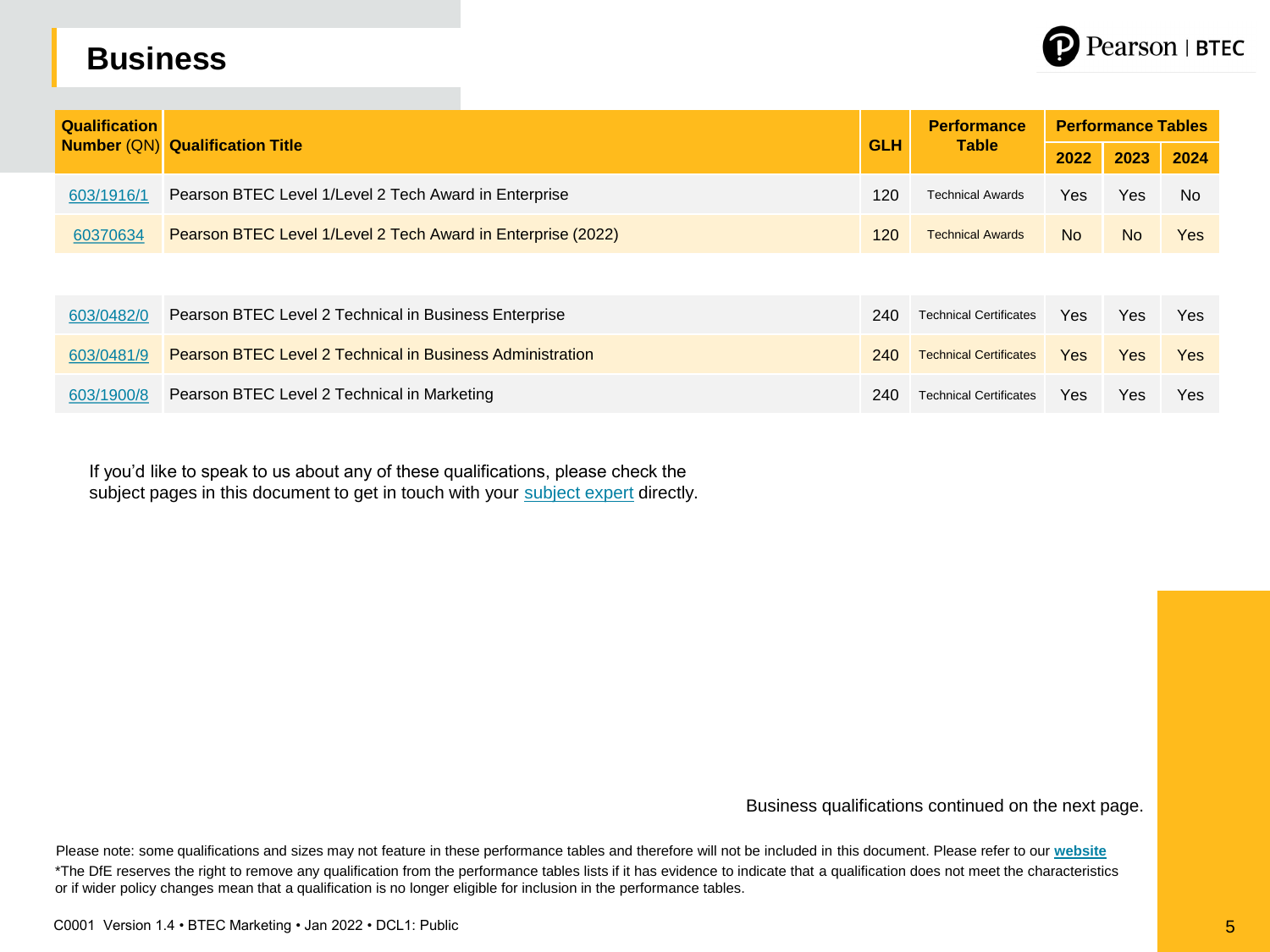# Pearson | BTEC

#### **Business**

| <b>Qualification</b> |                                                                                       |            | <b>Performance</b>      | <b>Performance Tables</b> |            |            |  |
|----------------------|---------------------------------------------------------------------------------------|------------|-------------------------|---------------------------|------------|------------|--|
| <b>Number (QN)</b>   | <b>Qualification Title</b>                                                            | <b>GLH</b> | <b>Table</b>            | 2022                      | 2023       | 2024       |  |
| 601/7155/8           | <b>Pearson BTEC Level 3 National Certificate in Business</b>                          | 180        | <b>Applied Generals</b> | <b>Yes</b>                | <b>Yes</b> | <b>Yes</b> |  |
| 601/7159/5           | Pearson BTEC Level 3 National Extended Certificate in Business                        | 360        | <b>Applied Generals</b> | Yes                       | Yes        | <b>Yes</b> |  |
| 601/7161/3           | Pearson BTEC Level 3 National Foundation Diploma in Business                          | 510        | <b>Applied Generals</b> | <b>Yes</b>                | <b>Yes</b> | <b>Yes</b> |  |
| 601/7157/1           | Pearson BTEC Level 3 National Diploma in Business                                     | 720        | <b>Applied Generals</b> | Yes                       | Yes        | <b>Yes</b> |  |
| 601/7160/1           | Pearson BTEC Level 3 National Extended Diploma in Business                            | 1080       | <b>Applied Generals</b> | <b>Yes</b>                | <b>Yes</b> | <b>Yes</b> |  |
|                      | <b>Enterprise and Entrepreneurship</b>                                                |            |                         |                           |            |            |  |
| 601/7413/4           | Pearson BTEC Level 3 National Certificate in Enterprise and Entrepreneurship          | 180        | <b>Applied Generals</b> | Yes                       | Yes        | Yes        |  |
| 601/7414/6           | Pearson BTEC Level 3 National Extended Certificate in Enterprise and Entrepreneurship | 360        | <b>Applied Generals</b> | <b>Yes</b>                | Yes        | Yes        |  |
| 603/0301/3           | Pearson BTEC Level 3 National Foundation Diploma in Enterprise and Entrepreneurship   | 510        | <b>Applied Generals</b> | <b>Yes</b>                | Yes        | <b>Yes</b> |  |
| 601/7528/X           | Pearson BTEC Level 3 National Diploma in Enterprise and Entrepreneurship              | 720        | <b>Applied Generals</b> | <b>Yes</b>                | <b>Yes</b> | <b>Yes</b> |  |
| 603/0303/7           | Pearson BTEC Level 3 National Extended Diploma in Enterprise and Entrepreneurship     | 1080       | <b>Applied Generals</b> | <b>Yes</b>                | Yes        | <b>Yes</b> |  |

If you'd like to speak to us about any of these qualifications, please check the subject pages in this document to get in touch with your [subject expert](mailto:mailto:teachingbusiness%40pearson.com) directly.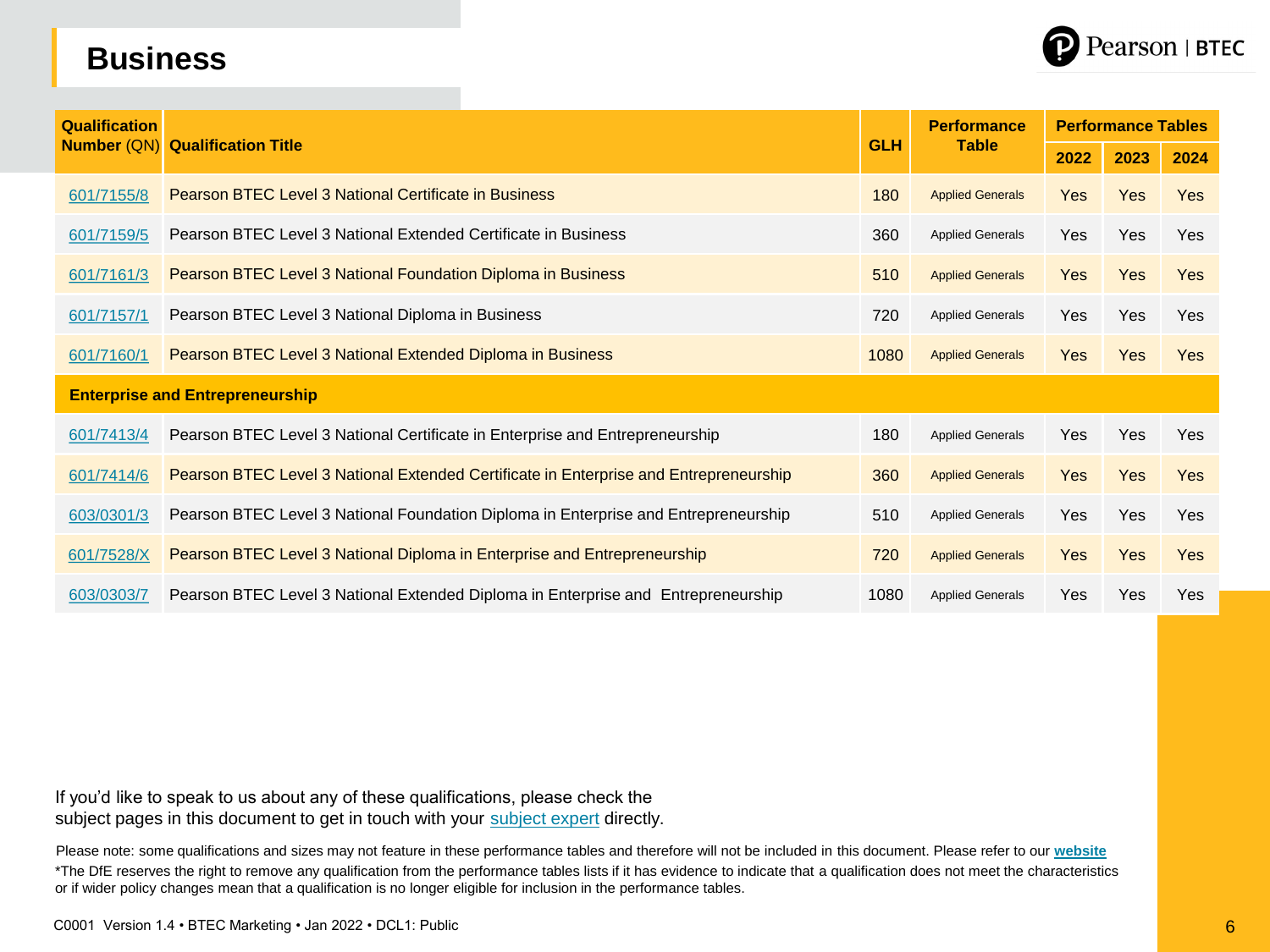#### **Childcare**



| <b>Qualification</b> | <b>Number (QN) Qualification Title</b>                                                                                |            | <b>Performance</b><br><b>Table</b> | <b>Performance Tables</b> |           |            |  |
|----------------------|-----------------------------------------------------------------------------------------------------------------------|------------|------------------------------------|---------------------------|-----------|------------|--|
|                      |                                                                                                                       | <b>GLH</b> |                                    | 2022                      | 2023      | 2024       |  |
| 600/6814/0           | Pearson BTEC Level 1/Level 2 First Award in Children's Play, Learning and Development                                 | 120        | <b>Technical Awards</b>            | Yes                       | Yes       | <b>No</b>  |  |
| 603/1914/8           | Pearson BTEC Level 1/Level 2 Tech Award in Child Development                                                          | 120        | <b>Technical Awards</b>            | <b>Yes</b>                | Yes       | <b>No</b>  |  |
| 603/7058/0           | Pearson BTEC Level 1/Level 2 Tech Award in Child Development (2022)                                                   | 120        | <b>Technical Awards</b>            | <b>No</b>                 | <b>No</b> | Yes        |  |
|                      |                                                                                                                       |            |                                    |                           |           |            |  |
| 603/0509/5           | Pearson BTEC Level 2 Technical in Children's Play, Learning and Development (Early Years<br>Practitioner)             | 360        | <b>Technical Certificates</b>      | <b>Yes</b>                | Yes       | <b>Yes</b> |  |
|                      |                                                                                                                       |            |                                    |                           |           |            |  |
| 601/7569/2           | Pearson BTEC Level 3 National Extended Certificate in Children's Play, Learning and<br>Development                    | 360        | <b>Applied Generals</b>            | Yes                       | Yes       | Yes        |  |
|                      |                                                                                                                       |            |                                    |                           |           |            |  |
| 601/7570/9           | Pearson BTEC Level 3 National Foundation Diploma in Children's Play, Learning and<br>Development                      | 540        | <b>Tech Levels</b>                 | <b>Yes</b>                | Yes       | Yes        |  |
| 601/7571/0           | Pearson BTEC Level 3 National Diploma in Children's Play, Learning and Development (Early<br>Years Educator)          | 720        | <b>Tech Levels</b>                 | Yes                       | Yes       | Yes        |  |
| 601/7572/2           | Pearson BTEC Level 3 National Extended Diploma in Children's Play, Learning and Development<br>(Early Years Educator) | 1080       | <b>Tech Levels</b>                 | <b>Yes</b>                | Yes       | Yes        |  |

If you'd like to speak to us about any of these qualifications, please check the subject pages in this document to get in touch with your [subject expert](mailto:mailto:teachingchildcare%40pearson.com) directly.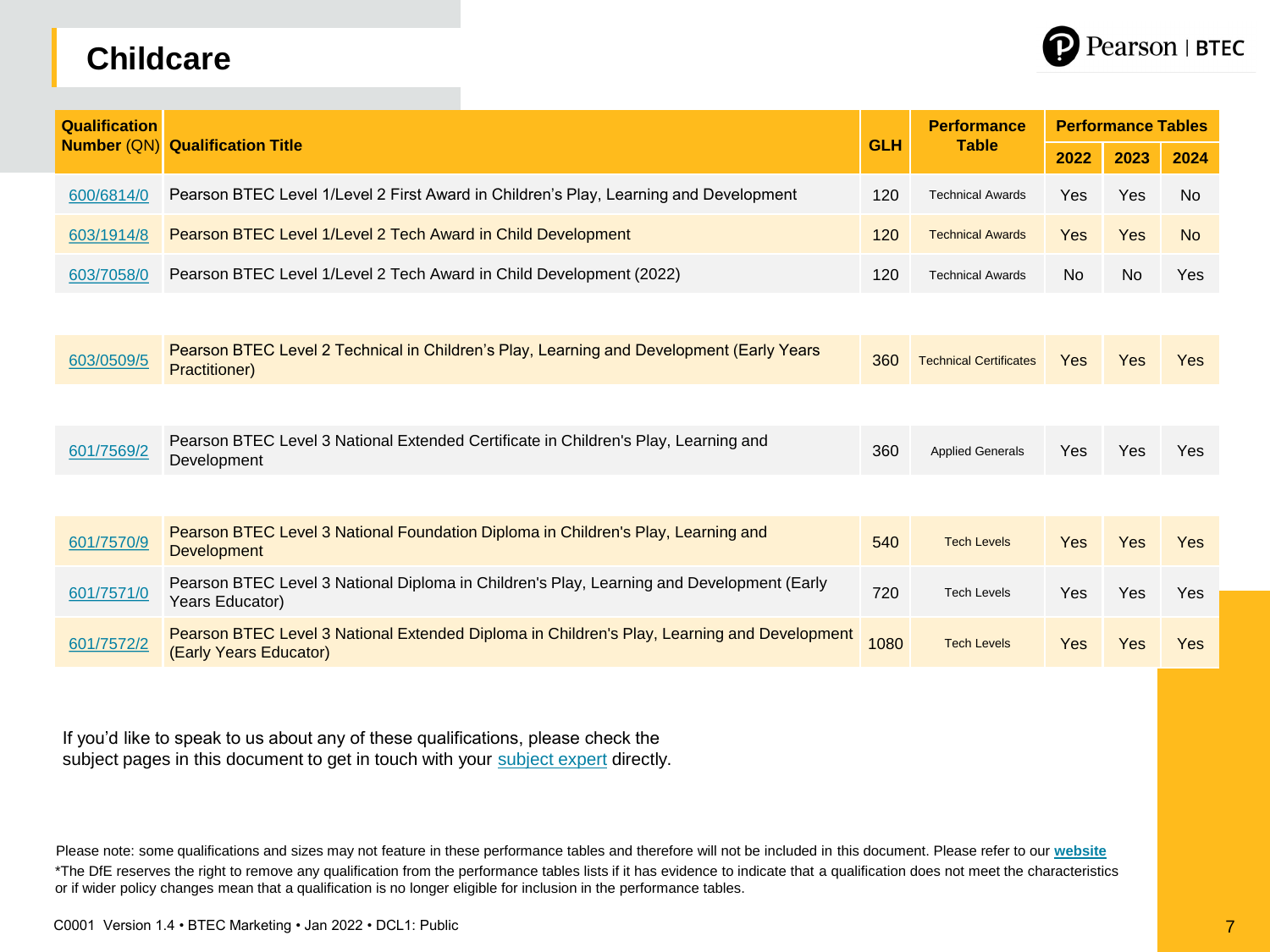#### **Construction**



| <b>Qualification</b> | <b>Qualification Title</b>                                                                   |            | <b>Performance</b>      | <b>Performance Tables</b> |            |            |  |
|----------------------|----------------------------------------------------------------------------------------------|------------|-------------------------|---------------------------|------------|------------|--|
| <b>Number (QN)</b>   |                                                                                              | <b>GLH</b> | <b>Table</b>            | 2022                      | 2023       | 2024       |  |
| 600/6817/6           | Pearson BTEC Level 1/Level 2 First Award in Construction and the Built Environment           | 120        | <b>Technical Awards</b> | Yes                       | Yes        | <b>No</b>  |  |
| 603/7051/8           | Pearson BTEC Level 1/Level 2 Tech Award in Construction and the Built Environment (2022)     | 120        | <b>Technical Awards</b> | <b>No</b>                 | <b>No</b>  | <b>Yes</b> |  |
|                      |                                                                                              |            |                         |                           |            |            |  |
| 603/0862/X           | Pearson BTEC Level 3 National Extended Certificate in Construction and the Built Environment | 360        | <b>Tech Levels</b>      | <b>Yes</b>                | <b>Yes</b> | <b>Yes</b> |  |
| 603/0863/1           | Pearson BTEC Level 3 National Foundation Diploma in Construction and the Built Environment   | 540        | <b>Tech Levels</b>      | <b>Yes</b>                | <b>Yes</b> | <b>Yes</b> |  |
| 603/0864/3           | Pearson BTEC Level 3 National Diploma in Construction and the Built Environment              | 720        | <b>Tech Levels</b>      | Yes                       | <b>Yes</b> | <b>Yes</b> |  |
| 603/1218/X           | Pearson BTEC Level 3 National Diploma in Building Services Engineering                       | 720        | <b>Tech Levels</b>      | <b>Yes</b>                | <b>Yes</b> | <b>Yes</b> |  |
| 603/1217/8           | Pearson BTEC Level 3 National Diploma in Civil Engineering                                   | 720        | <b>Tech Levels</b>      | <b>Yes</b>                | Yes        | Yes        |  |
| 603/0861/8           | Pearson BTEC Level 3 National Extended Diploma in Construction and the Built Environment     | 1080       | <b>Tech Levels</b>      | <b>Yes</b>                | <b>Yes</b> | <b>Yes</b> |  |
| 603/1219/1           | Pearson BTEC Level 3 National Extended Diploma in Building Services Engineering              | 1080       | <b>Tech Levels</b>      | Yes                       | Yes        | Yes        |  |
| 603/1216/6           | Pearson BTEC Level 3 National Extended Diploma in Civil Engineering                          | 1080       | <b>Tech Levels</b>      | <b>Yes</b>                | <b>Yes</b> | Yes        |  |

If you'd like to speak to us about any of these qualifications, please check the subject pages in this document to get in touch with your [subject expert](mailto:mailto:TeachingConstruction%40pearson.com) directly.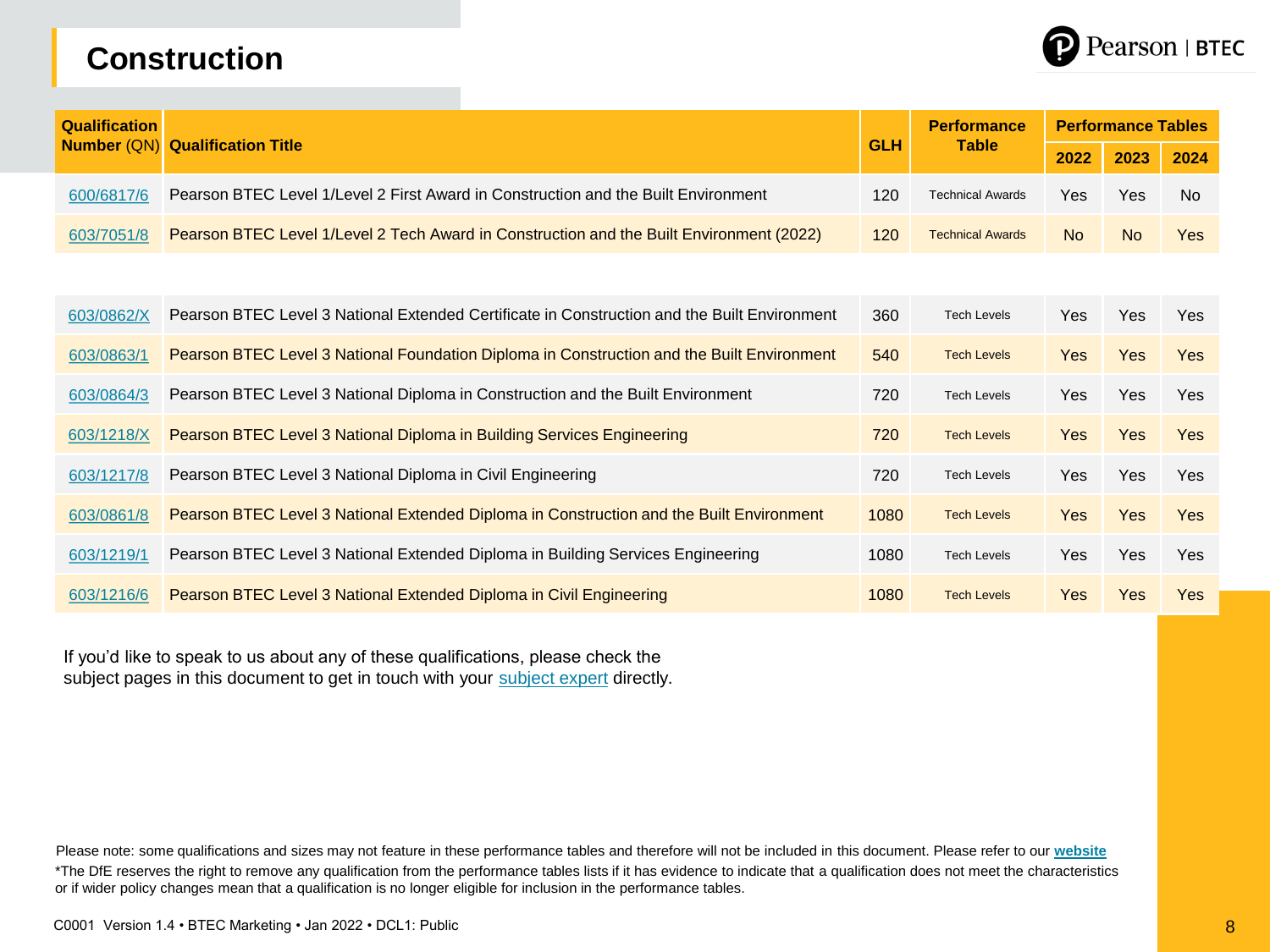#### **Creative Media**



| <b>Qualification</b> |                                                                                         |            | <b>Performance</b>      | <b>Performance Tables</b> |            |            |  |
|----------------------|-----------------------------------------------------------------------------------------|------------|-------------------------|---------------------------|------------|------------|--|
| <b>Number (QN)</b>   | <b>Qualification Title</b>                                                              | <b>GLH</b> | <b>Table</b>            | 2022                      | 2023       | 2024       |  |
| 603/1238/5           | Pearson BTEC Level 1/Level 2 Tech Award in Creative Media Production                    | 120        | <b>Technical Awards</b> | Yes                       | Yes        | <b>No</b>  |  |
| 603/7053/1           | Pearson BTEC Level 1/Level 2 Tech Award in Creative Media Production (2022)             | 120        | <b>Technical Awards</b> | <b>No</b>                 | <b>No</b>  | <b>Yes</b> |  |
|                      |                                                                                         |            |                         |                           |            |            |  |
| 601/7467/5           | Pearson BTEC Level 3 National Extended Certificate in Creative Digital Media Production | 360        | <b>Applied Generals</b> | <b>Yes</b>                | <b>Yes</b> | <b>Yes</b> |  |
| 601/7468/7           | Pearson BTEC Level 3 National Foundation Diploma in Creative Digital Media Production   | 510        | <b>Applied Generals</b> | Yes                       | <b>Yes</b> | Yes        |  |
|                      |                                                                                         |            |                         |                           |            |            |  |
| 601/7473/0           | Pearson BTEC Level 3 National Diploma in Digital Games Design and Development           | 720        | <b>Tech Levels</b>      | <b>Yes</b>                | Yes        | Yes        |  |
| 601/7469/9           | Pearson BTEC Level 3 National Extended Diploma in Creative Digital Media Production     | 1080       | <b>Tech Levels</b>      | <b>Yes</b>                | Yes        | Yes        |  |
| 603/1912/4           | Pearson BTEC Level 3 National Extended Certificate in Digital Games Production          | 360        | <b>Tech Levels</b>      | <b>Yes</b>                | <b>Yes</b> | <b>Yes</b> |  |
| 603/1911/2           | Pearson BTEC Level 3 National Extended Certificate in Digital Content Production        | 360        | <b>Tech Levels</b>      | <b>Yes</b>                | <b>Yes</b> | <b>Yes</b> |  |
| 603/1910/0           | Pearson BTEC Level 3 National Extended Certificate in Digital Film and Video Production | 360        | <b>Tech Levels</b>      | Yes                       | <b>Yes</b> | Yes        |  |

If you'd like to speak to us about any of these qualifications, please check the subject pages in this document to get in touch with your [subject expert](mailto:mailto:TeachingMedia%40pearson.com) directly.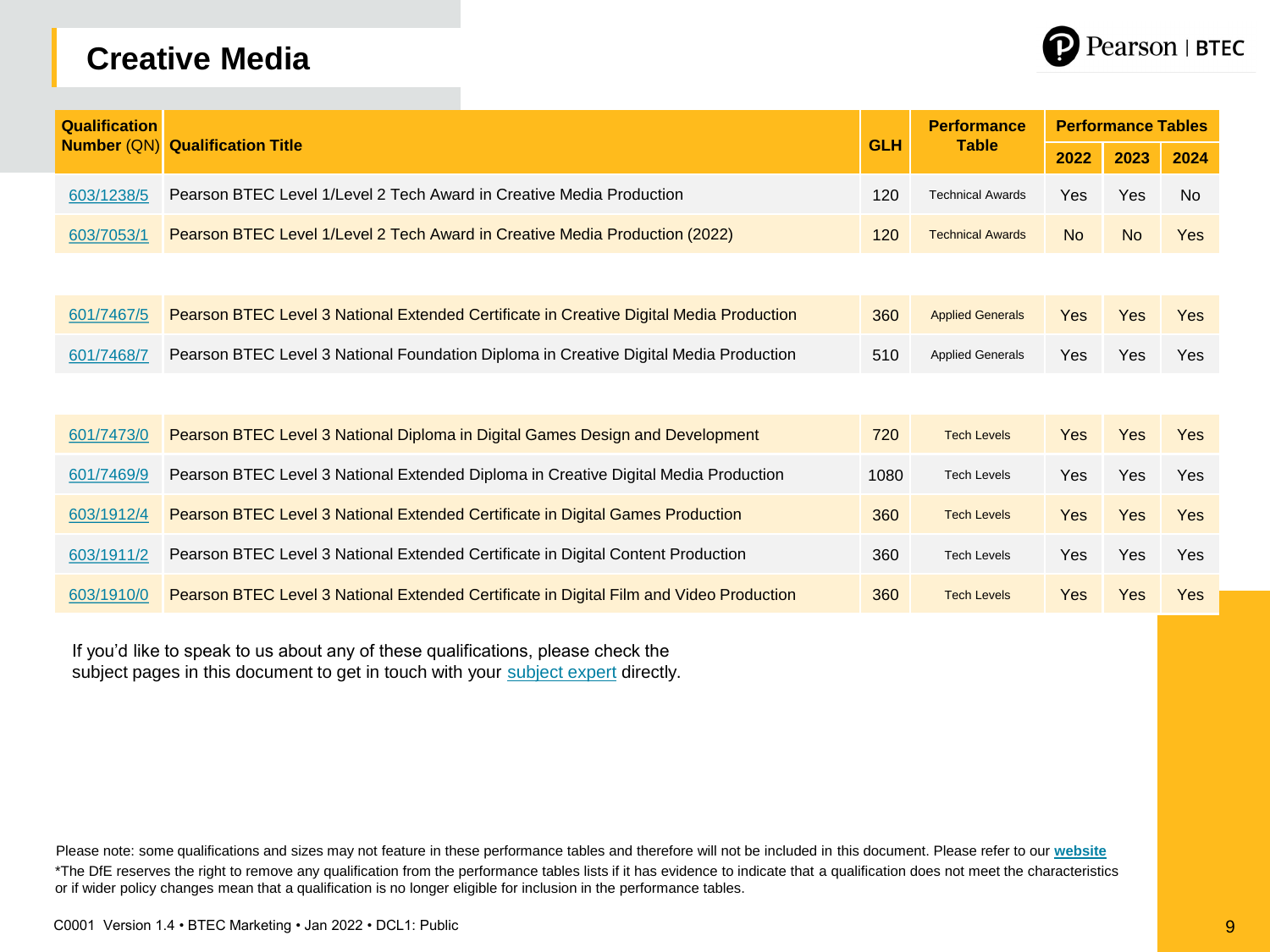# **Engineering**



| <b>Qualification</b> | <b>Number (QN) Qualification Title</b>                            |            | <b>Performance</b>      | <b>Performance Tables</b> |      |            |  |
|----------------------|-------------------------------------------------------------------|------------|-------------------------|---------------------------|------|------------|--|
|                      |                                                                   | <b>GLH</b> | <b>Table</b>            | 2022                      | 2023 | 2024       |  |
| 603/0829/1           | Pearson BTEC Level 1/Level 2 Tech Award in Engineering            | 120        | <b>Technical Awards</b> | Yes                       | Yes  | <b>No</b>  |  |
|                      |                                                                   |            |                         |                           |      |            |  |
| 603/1197/6           | Pearson BTEC Level 3 National Certificate in Engineering          | 180        | <b>Applied Generals</b> | Yes                       | Yes  | <b>Yes</b> |  |
| 601/7584/9           | Pearson BTEC Level 3 National Extended Certificate in Engineering | 360        | <b>Applied Generals</b> | Yes                       | Yes  | <b>Yes</b> |  |
| 601/7591/6           | Pearson BTEC Level 3 National Foundation Diploma in Engineering   | 510        | <b>Applied Generals</b> | Yes                       | Yes  | <b>Yes</b> |  |

Engineering qualifications continued on the next page.

If you'd like to speak to us about any of these qualifications, please check the subject pages in this document to get in touch with your [subject expert](mailto:mailto:TeachingEngineering%40Pearson.com) directly.

Please note: some qualifications and sizes may not feature in these performance tables and therefore will not be included in this document. Please refer to our **[website](https://qualifications.pearson.com/en/qualifications.html)**

\*The DfE reserves the right to remove any qualification from the performance tables lists if it has evidence to indicate that a qualification does not meet the characteristics or if wider policy changes mean that a qualification is no longer eligible for inclusion in the performance tables.

C0001 Version 1.4 • BTEC Marketing • Jan 2022 • DCL1: Public 10 and 10 and 10 and 10 and 10 and 10 and 10 and 10 and 10 and 10 and 10 and 10 and 10 and 10 and 10 and 10 and 10 and 10 and 10 and 10 and 10 and 10 and 10 and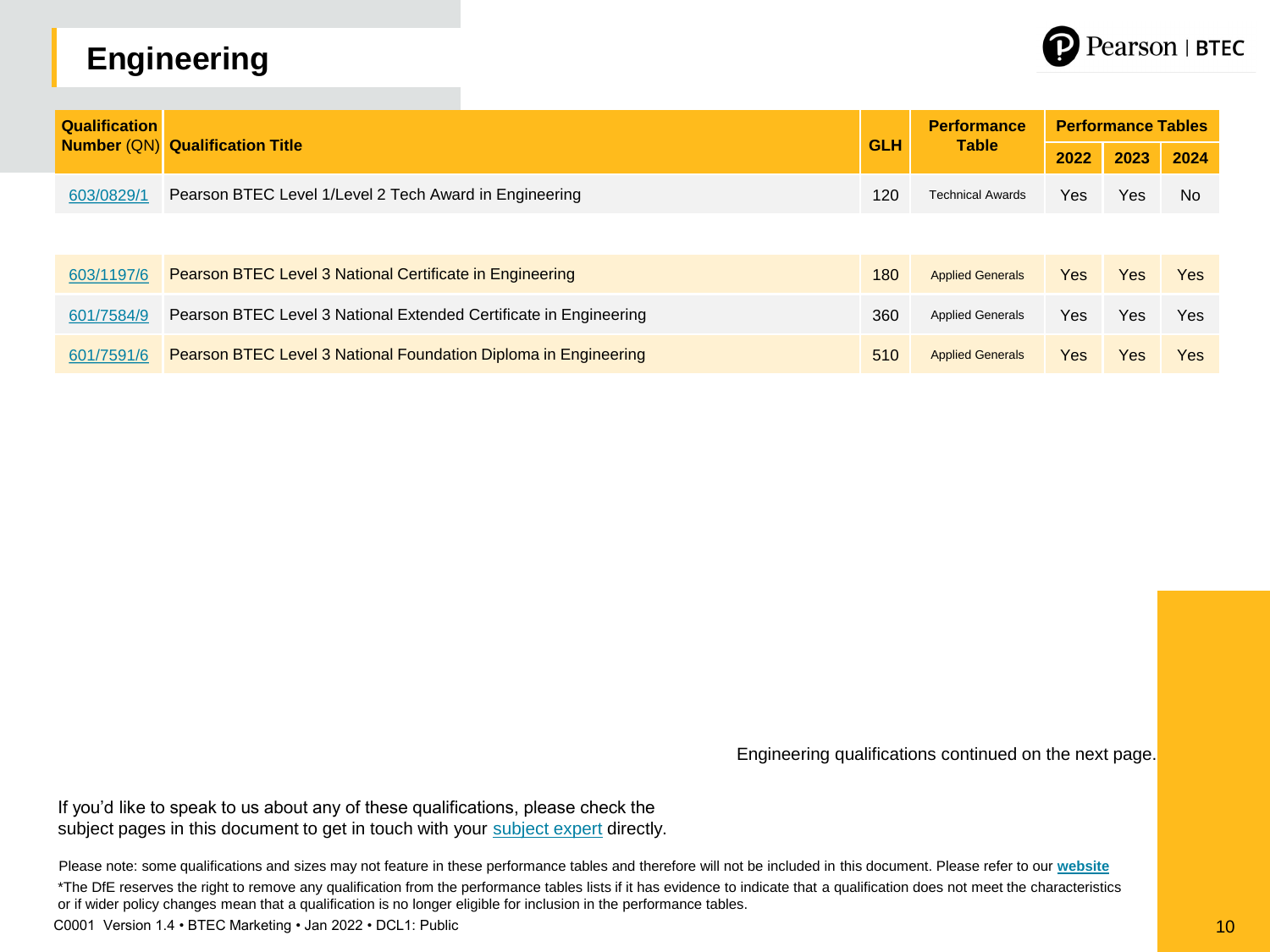# **Engineering**



| <b>Qualification</b> |                                                                                         |            | <b>Performance</b> | <b>Performance Tables</b> |            |            |  |
|----------------------|-----------------------------------------------------------------------------------------|------------|--------------------|---------------------------|------------|------------|--|
| <b>Number (QN)</b>   | <b>Qualification Title</b>                                                              | <b>GLH</b> | <b>Table</b>       | 2022                      | 2023       | 2024       |  |
| 601/7577/1           | Pearson BTEC Level 3 National Diploma in Aeronautical Engineering                       | 720        | <b>Tech Levels</b> | Yes                       | <b>Yes</b> | <b>Yes</b> |  |
| 601/7579/5           | Pearson BTEC Level 3 National Diploma in Electrical and Electronic Engineering          | 720        | <b>Tech Levels</b> | <b>Yes</b>                | <b>Yes</b> | <b>Yes</b> |  |
| 601/7580/1           | Pearson BTEC Level 3 National Diploma in Engineering                                    | 720        | <b>Tech Levels</b> | Yes                       | Yes        | Yes        |  |
| 601/7582/5           | Pearson BTEC Level 3 National Diploma in Manufacturing Engineering                      | 720        | <b>Tech Levels</b> | <b>Yes</b>                | <b>Yes</b> | <b>Yes</b> |  |
| 601/7583/7           | Pearson BTEC Level 3 National Diploma in Mechanical Engineering                         | 720        | <b>Tech Levels</b> | Yes                       | Yes        | Yes        |  |
| 601/7585/0           | Pearson BTEC Level 3 National Extended Diploma in Aeronautical Engineering              | 1080       | <b>Tech Levels</b> | <b>Yes</b>                | <b>Yes</b> | <b>Yes</b> |  |
| 601/7586/2           | Pearson BTEC Level 3 National Extended Diploma in Computer Engineering                  | 1080       | <b>Tech Levels</b> | Yes                       | Yes        | No         |  |
| 601/7587/4           | Pearson BTEC Level 3 National Extended Diploma in Electrical and Electronic Engineering | 1080       | <b>Tech Levels</b> | <b>Yes</b>                | <b>Yes</b> | <b>Yes</b> |  |
| 601/7588/6           | Pearson BTEC Level 3 National Extended Diploma in Engineering                           | 1080       | <b>Tech Levels</b> | <b>Yes</b>                | Yes        | Yes        |  |
| 601/7589/8           | Pearson BTEC Level 3 National Extended Diploma in Manufacturing Engineering             | 1080       | <b>Tech Levels</b> | <b>Yes</b>                | <b>Yes</b> | <b>Yes</b> |  |
| 601/7590/4           | Pearson BTEC Level 3 National Extended Diploma in Mechanical Engineering                | 1080       | <b>Tech Levels</b> | Yes                       | Yes        | <b>Yes</b> |  |

If you'd like to speak to us about any of these qualifications, please check the subject pages in this document to get in touch with your [subject expert](mailto:mailto:TeachingEngineering%40Pearson.com) directly.

Please note: some qualifications and sizes may not feature in these performance tables and therefore will not be included in this document. Please refer to our **[website](https://qualifications.pearson.com/en/qualifications.html)** \*The DfE reserves the right to remove any qualification from the performance tables lists if it has evidence to indicate that a qualification does not meet the characteristics or if wider policy changes mean that a qualification is no longer eligible for inclusion in the performance tables.

C0001 Version 1.4 • BTEC Marketing • Jan 2022 • DCL1: Public 11 and 1202 • The Context of the Context of the Context of the Context of the Context of the Context of the Context of the Context of the Context of the Context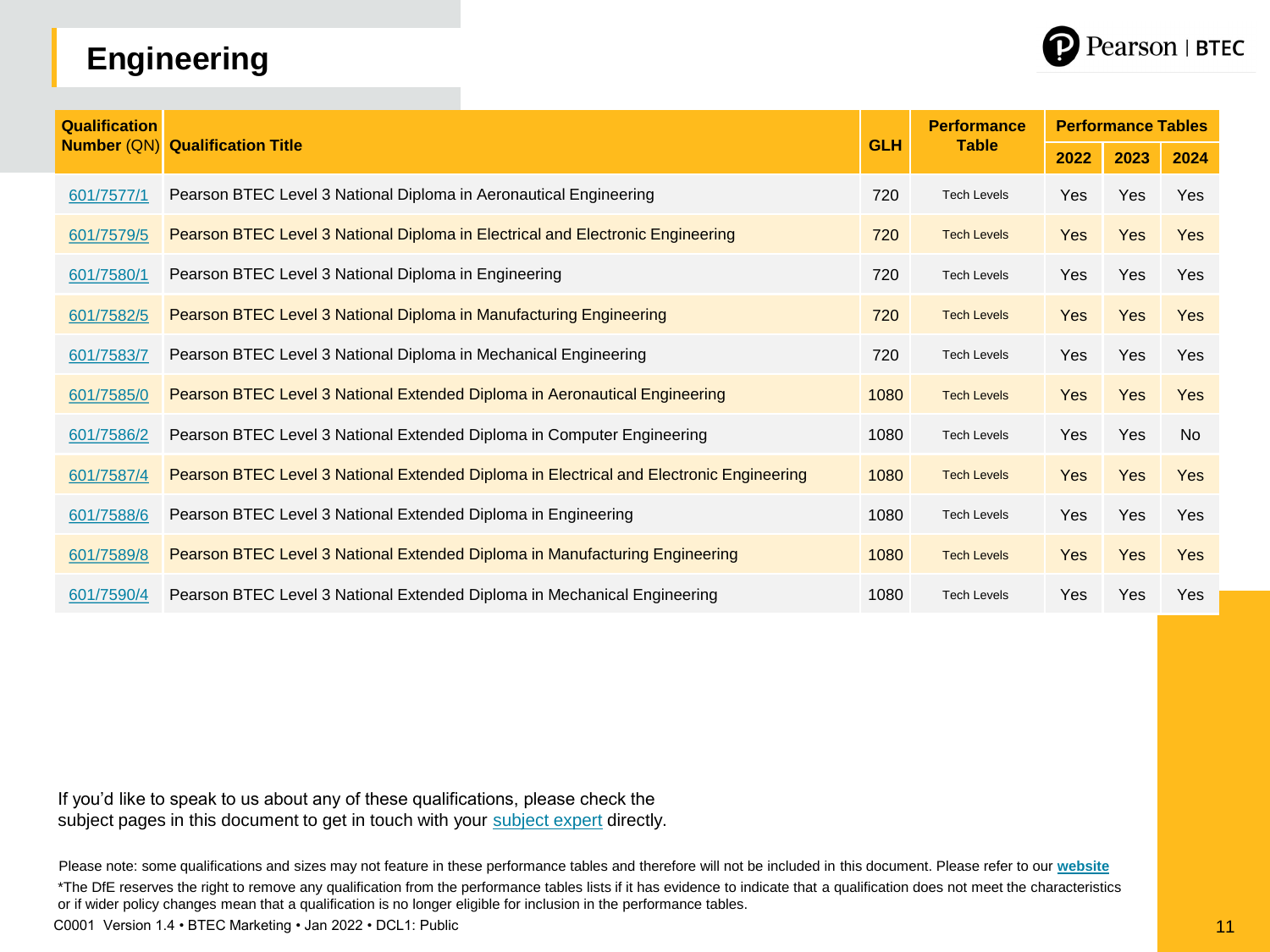#### **Health and Social Care**



| <b>Qualification</b> | <b>Number (QN) Qualification Title</b>                                       |            | <b>Performance</b><br><b>Table</b> | <b>Performance Tables</b> |            |                |  |
|----------------------|------------------------------------------------------------------------------|------------|------------------------------------|---------------------------|------------|----------------|--|
|                      |                                                                              | <b>GLH</b> |                                    | 2022                      | 2023       | 2024           |  |
| 603/0395/5           | Pearson BTEC Level 1/Level 2 Tech Award in Health and Social Care            | 120        | <b>Technical Awards</b>            | Yes                       | Yes.       | N <sub>o</sub> |  |
| 603/7047/6           | Pearson BTEC Level 1/Level 2 Tech Award in Health and Social Care (2022)     | 120        | <b>Technical Awards</b>            | <b>No</b>                 | <b>No</b>  | <b>Yes</b>     |  |
|                      |                                                                              |            |                                    |                           |            |                |  |
| 601/7193/5           | Pearson BTEC Level 3 National Certificate in Health and Social Care          | 180        | <b>Applied Generals</b>            | Yes                       | Yes.       | <b>Yes</b>     |  |
| 601/7197/2           | Pearson BTEC Level 3 National Extended Certificate in Health and Social Care | 360        | <b>Applied Generals</b>            | <b>Yes</b>                | <b>Yes</b> | <b>Yes</b>     |  |
| 601/7199/6           | Pearson BTEC Level 3 National Foundation Diploma in Health and Social Care   | 510        | <b>Applied Generals</b>            | Yes                       | Yes        | Yes            |  |
| 601/7194/7           | Pearson BTEC Level 3 National Diploma in Health and Social Care              | 720        | <b>Applied Generals</b>            | <b>Yes</b>                | Yes        | <b>Yes</b>     |  |
| 601/7198/4           | Pearson BTEC Level 3 National Extended Diploma in Health and Social Care     | 1080       | <b>Applied Generals</b>            | Yes.                      | Yes        | Yes            |  |

If you'd like to speak to us about any of these qualifications, please check the subject pages in this document to get in touch with your [subject expert](mailto:mailto:TeachingHealthandSocialCare%40pearson.com) directly.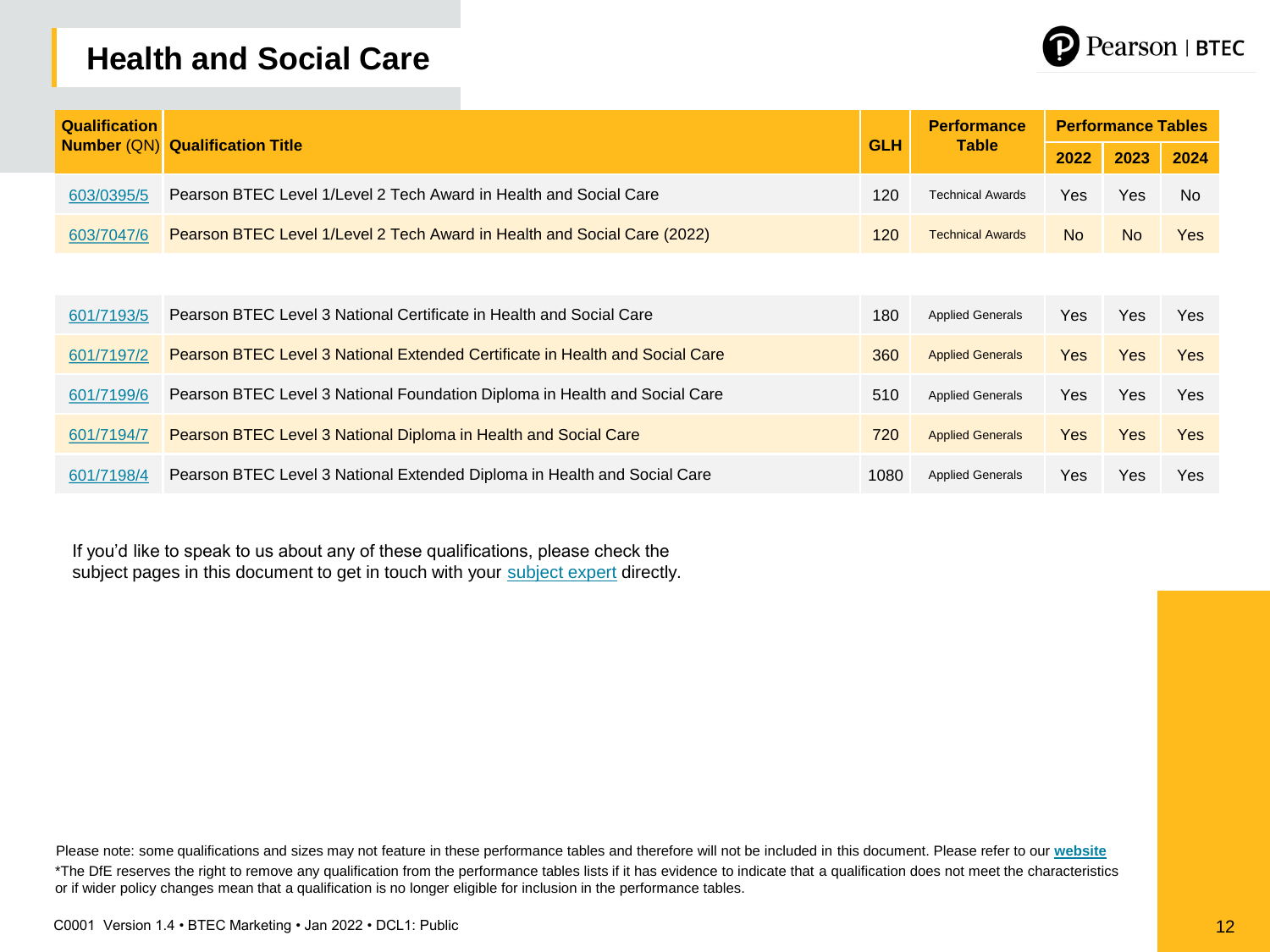# **IT and Computing**



| <b>Qualification</b> |                                                                                  |            | <b>Performance</b>            | <b>Performance Tables</b> |      |            |  |
|----------------------|----------------------------------------------------------------------------------|------------|-------------------------------|---------------------------|------|------------|--|
|                      | <b>Number (QN) Qualification Title</b>                                           | <b>GLH</b> | <b>Table</b>                  | 2022                      | 2023 | 2024       |  |
| 603/2740/6           | Pearson BTEC Level 1/Level 2 Tech Award in Digital Information Technology        | 120        | <b>Technical Awards</b>       | Yes:                      | Yes  | <b>No</b>  |  |
| 603/7050/6           | Pearson BTEC Level 1/Level 2 Tech Award in Digital Information Technology (2022) | 120        | <b>Technical Awards</b>       | No.                       | No.  | <b>Yes</b> |  |
|                      |                                                                                  |            |                               |                           |      |            |  |
| 603/0510/1           | Pearson BTEC Level 2 Technical in IT Support                                     | 240        | <b>Technical Certificates</b> | Yes                       | Yes  | <b>Yes</b> |  |
| 603/0878/3           | Pearson BTEC Level 2 Technical in Digital Technology                             | 360        | <b>Technical Certificates</b> | Yes                       | Yes  | Yes        |  |

IT and Computing qualifications continued on the next page.

If you'd like to speak to us about any of these qualifications, please check the subject pages in this document to get in touch with your [subject expert](mailto:mailto:TeachingComputerScience%40pearson.com) directly.

Please note: some qualifications and sizes may not feature in these performance tables and therefore will not be included in this document. Please refer to our **[website](https://qualifications.pearson.com/en/qualifications.html)** \*The DfE reserves the right to remove any qualification from the performance tables lists if it has evidence to indicate that a qualification does not meet the characteristics or if wider policy changes mean that a qualification is no longer eligible for inclusion in the performance tables.

C0001 Version 1.4 • BTEC Marketing • Jan 2022 • DCL1: Public 13 and 13 and 13 and 13 and 13 and 13 and 13 and 13 and 13 and 13 and 13 and 13 and 13 and 13 and 13 and 13 and 13 and 13 and 13 and 13 and 13 and 13 and 13 and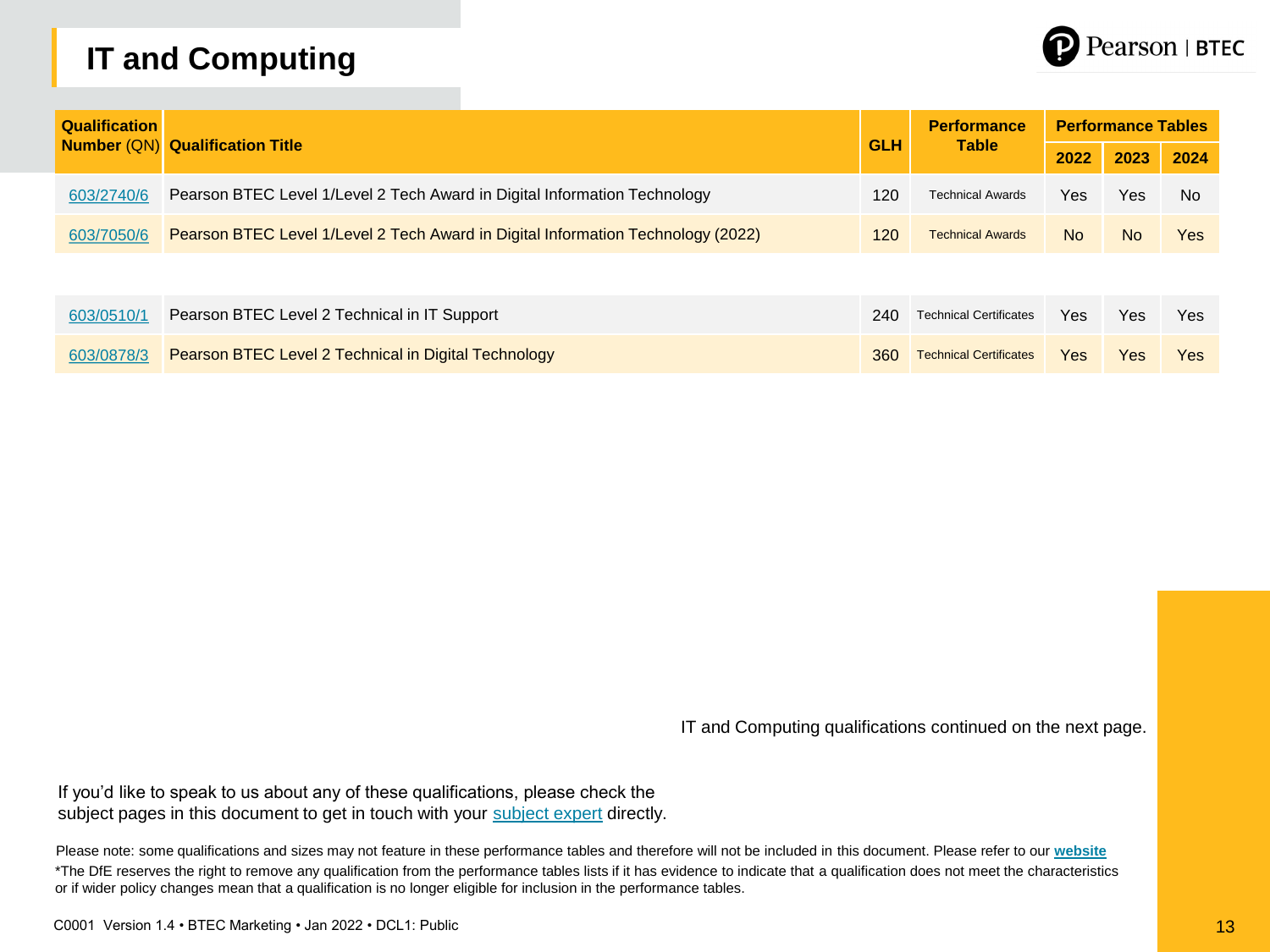# **IT and Computing**



| <b>Qualification</b> |                                                                              |            | <b>Performance</b><br><b>Table</b> | <b>Performance Tables</b> |            |            |  |
|----------------------|------------------------------------------------------------------------------|------------|------------------------------------|---------------------------|------------|------------|--|
| <b>Number (QN)</b>   | <b>Qualification Title</b>                                                   | <b>GLH</b> |                                    | 2022                      | 2023       | 2024       |  |
| 603/0446/7           | Pearson BTEC Level 3 National Certificate in Computing                       | 180        | <b>Applied Generals</b>            | Yes                       | Yes        | Yes        |  |
| 601/7341/5           | Pearson BTEC Level 3 National Extended Certificate in Computing              | 360        | <b>Applied Generals</b>            | Yes                       | <b>Yes</b> | <b>Yes</b> |  |
| 603/0445/5           | Pearson BTEC Level 3 National Foundation Diploma in Computing                | 520        | <b>Applied Generals</b>            | Yes                       | Yes        | <b>Yes</b> |  |
| 601/7337/3           | Pearson BTEC Level 3 National Diploma in Computing                           | 720        | <b>Applied Generals</b>            | Yes                       | <b>Yes</b> | <b>Yes</b> |  |
| 601/7342/7           | Pearson BTEC Level 3 National Extended Diploma in Computing                  | 1080       | <b>Applied Generals</b>            | Yes                       | <b>Yes</b> | <b>Yes</b> |  |
| 601/7574/6           | Pearson BTEC Level 3 National Certificate in Information Technology          | 180        | <b>Applied Generals</b>            | Yes                       | <b>Yes</b> | <b>Yes</b> |  |
| 601/7575/8           | Pearson BTEC Level 3 National Extended Certificate in Information Technology | 360        | <b>Applied Generals</b>            | Yes                       | <b>Yes</b> | <b>Yes</b> |  |
| 601/7576/X           | Pearson BTEC Level 3 National Foundation Diploma in Information Technology   | 510        | <b>Applied Generals</b>            | Yes                       | <b>Yes</b> | <b>Yes</b> |  |
| 603/0455/8           | Pearson BTEC Level 3 National Diploma in Information Technology              | 720        | <b>Applied Generals</b>            | Yes                       | <b>Yes</b> | <b>Yes</b> |  |
| 603/0454/6           | Pearson BTEC Level 3 National Extended Diploma in Information Technology     | 1080       | <b>Applied Generals</b>            | <b>Yes</b>                | <b>Yes</b> | <b>Yes</b> |  |

If you'd like to speak to us about any of these qualifications, please check the subject pages in this document to get in touch with your [subject expert](mailto:mailto:TeachingComputerScience%40pearson.com) directly.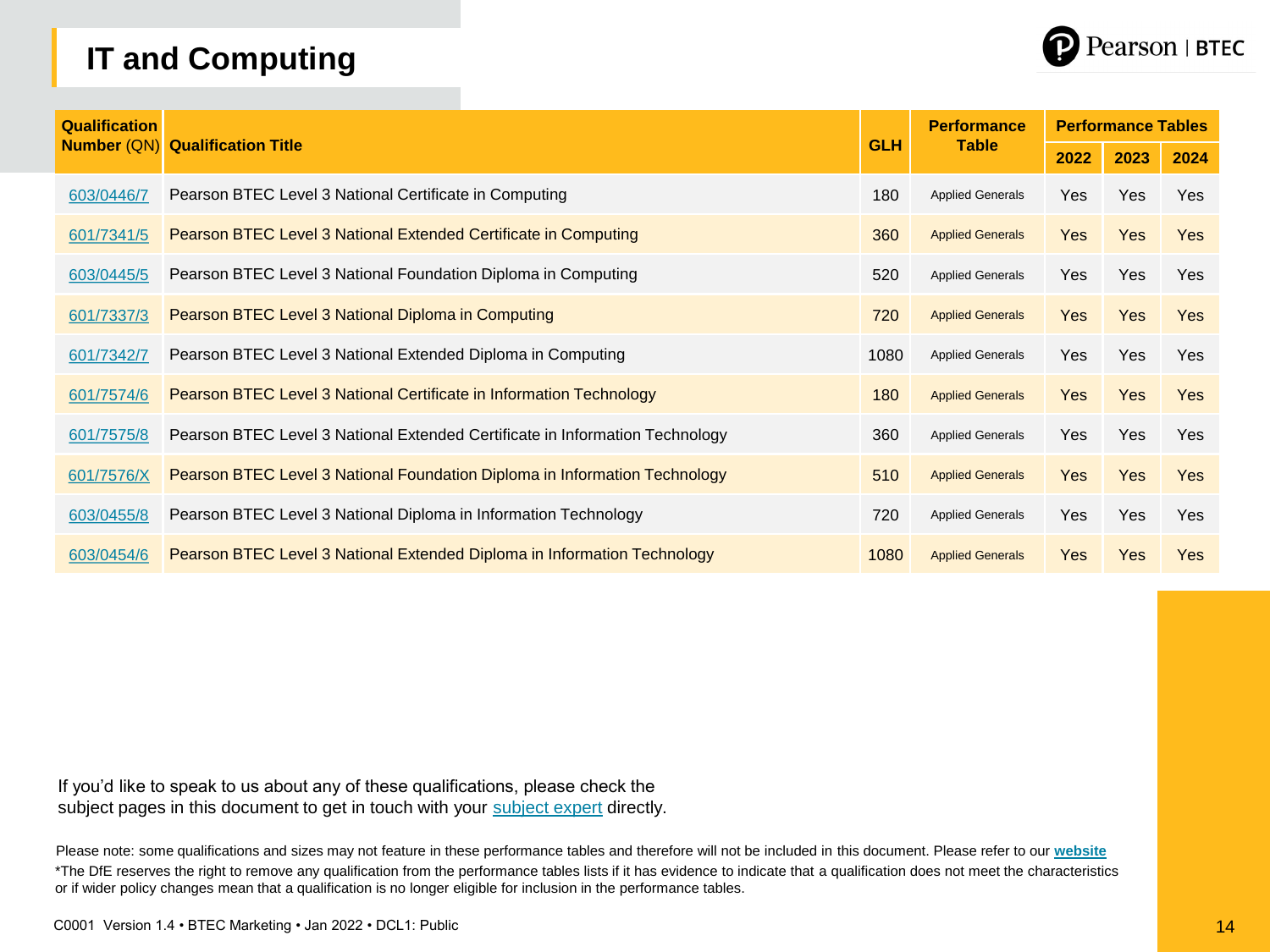#### **Land-based**



| <b>Qualification</b> |                                                                          |            | <b>Performance</b><br><b>Table</b> | <b>Performance Tables</b> |            |            |  |
|----------------------|--------------------------------------------------------------------------|------------|------------------------------------|---------------------------|------------|------------|--|
| <b>Number (QN)</b>   | <b>Qualification Title</b>                                               | <b>GLH</b> |                                    | 2022                      | 2023       | 2024       |  |
| 601/4530/4           | Pearson BTEC Level 1/Level 2 First Award in Animal Care                  | 120        | <b>Technical Awards</b>            | Yes                       | Yes        | <b>No</b>  |  |
| 603/7057/9           | Pearson BTEC Level 1/Level 2 Tech Award in Animal Care (2022)            | 120        | <b>Technical Awards</b>            | No.                       | <b>No</b>  | <b>Yes</b> |  |
|                      |                                                                          |            |                                    |                           |            |            |  |
| 603/0420/0           | Pearson BTEC Level 2 Technical Diploma in Animal Care                    | 360        | <b>Technical Certificates</b>      | Yes                       | Yes        | <b>Yes</b> |  |
|                      |                                                                          |            |                                    |                           |            |            |  |
| 601/7524/2           | Pearson BTEC Level 3 National Extended Certificate in Animal Management  | 360        | <b>Tech Levels</b>                 | <b>Yes</b>                | Yes        | Yes        |  |
| 601/7525/4           | Pearson BTEC Level 3 National Foundation Diploma in Animal Management    | 540        | <b>Tech Levels</b>                 | <b>Yes</b>                | Yes        | Yes        |  |
| 601/7523/0           | Pearson BTEC Level 3 National Diploma in Animal Management               | 720        | <b>Tech Levels</b>                 | <b>Yes</b>                | <b>Yes</b> | Yes        |  |
| 603/3043/0           | Pearson BTEC Level 3 National Extended Diploma in Animal Management      | 1080       | <b>Tech Levels</b>                 | Yes                       | Yes        | Yes        |  |
| 603/0872/2           | Pearson BTEC Level 3 National Extended Certificate in Agriculture        | 360        | <b>Tech Levels</b>                 | <b>Yes</b>                | Yes        | Yes        |  |
| 603/2676/1           | Pearson BTEC Level 3 National Extended Diploma in Agriculture            | 1080       | <b>Tech Levels</b>                 | Yes                       | Yes        | Yes        |  |
| 603/1213/0           | Pearson BTEC Level 3 National Diploma in Countryside Management          | 720        | <b>Tech Levels</b>                 | Yes                       | Yes        | Yes        |  |
| 603/2677/3           | Pearson BTEC Level 3 National Extended Diploma in Countryside Management | 1080       | <b>Tech Levels</b>                 | Yes                       | Yes        | Yes        |  |

Land-based qualifications continued on the next page.

Please note: some qualifications and sizes may not feature in these performance tables and therefore will not be included in this document. Please refer to our **[website](https://qualifications.pearson.com/en/qualifications.html)** \*The DfE reserves the right to remove any qualification from the performance tables lists if it has evidence to indicate that a qualification does not meet the characteristics or if wider policy changes mean that a qualification is no longer eligible for inclusion in the performance tables.

C0001 Version 1.4 • BTEC Marketing • Jan 2022 • DCL1: Public 15 and 15 and 15 and 15 and 15 and 15 and 15 and 15 and 15 and 15 and 15 and 15 and 15 and 15 and 15 and 15 and 15 and 15 and 15 and 15 and 15 and 15 and 15 and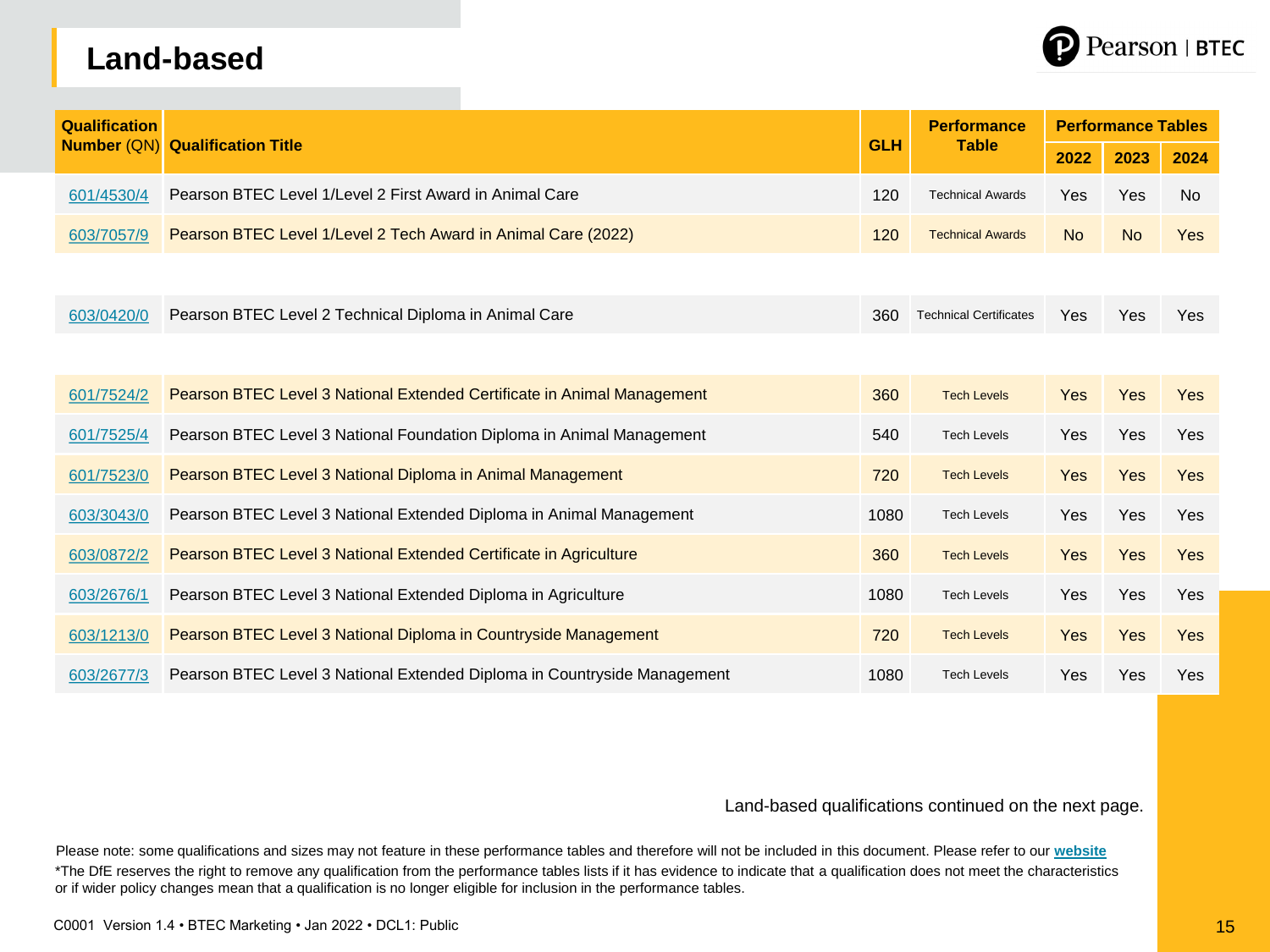# **Land-based**



| <b>Qualification</b> |                                                                                |            | <b>Performance</b>            | <b>Performance Tables</b> |            |            |  |  |
|----------------------|--------------------------------------------------------------------------------|------------|-------------------------------|---------------------------|------------|------------|--|--|
| <b>Number (QN)</b>   | <b>Qualification Title</b>                                                     | <b>GLH</b> | <b>Table</b>                  | 2022                      | 2023       | 2024       |  |  |
| 603/1211/7           | Pearson BTEC Level 2 Technical in Equine Studies                               | 360        | <b>Technical Certificates</b> | <b>Yes</b>                | <b>Yes</b> | <b>Yes</b> |  |  |
|                      |                                                                                |            |                               |                           |            |            |  |  |
| 601/9064/4           | Pearson BTEC Level 3 National Extended Certificate in Equine Management        | 360        | <b>Tech Levels</b>            | Yes                       | <b>Yes</b> | Yes        |  |  |
| 601/9066/8           | Pearson BTEC Level 3 National Foundation Diploma in Equine Management          | 540        | <b>Tech Levels</b>            | <b>Yes</b>                | <b>Yes</b> | <b>Yes</b> |  |  |
| 601/9062/0           | Pearson BTEC Level 3 National Diploma in Equine Management (Equitation)        | 720        | <b>Tech Levels</b>            | <b>Yes</b>                | Yes        | Yes        |  |  |
| 601/9056/5           | Pearson BTEC Level 3 National Diploma in Equine Management (Yard Management)   | 720        | <b>Tech Levels</b>            | <b>Yes</b>                | <b>Yes</b> | <b>Yes</b> |  |  |
| 601/9059/0           | Pearson BTEC Level 3 National Extended Diploma in Equine Management            | 1080       | <b>Tech Levels</b>            | Yes                       | Yes        | Yes        |  |  |
| 603/1904/5           | Pearson BTEC Level 3 National Foundation Diploma in Forestry and Arboriculture | 540        | <b>Tech Levels</b>            | <b>Yes</b>                | <b>Yes</b> | Yes        |  |  |
| 603/1214/2           | Pearson BTEC Level 3 National Extended Certificate in Horticulture             | 360        | <b>Tech Levels</b>            | <b>Yes</b>                | Yes        | Yes        |  |  |
| 603/1215/4           | Pearson BTEC Level 3 National Foundation Diploma in Horticulture               | 540        | <b>Tech Levels</b>            | <b>Yes</b>                | <b>Yes</b> | <b>Yes</b> |  |  |
| 603/2675/X           | Pearson BTEC Level 3 National Diploma in Horticulture                          | 720        | <b>Tech Levels</b>            | Yes                       | Yes        | Yes        |  |  |
| 603/2679/7           | Pearson BTEC Level 3 National Extended Diploma in Horticulture                 | 1080       | <b>Tech Levels</b>            | <b>Yes</b>                | <b>Yes</b> | <b>Yes</b> |  |  |

If you'd like to speak to us about any of these qualifications, please check the subject pages in this document to get in touch with your [subject expert](mailto:mailto:TeachingLandBasedStudies) directly.

Please note: some qualifications and sizes may not feature in these performance tables and therefore will not be included in this document. Please refer to our **[website](https://qualifications.pearson.com/en/qualifications.html)** \*The DfE reserves the right to remove any qualification from the performance tables lists if it has evidence to indicate that a qualification does not meet the characteristics or if wider policy changes mean that a qualification is no longer eligible for inclusion in the performance tables.

C0001 Version 1.4 • BTEC Marketing • Jan 2022 • DCL1: Public 16  $\sim$  16  $\sim$  16  $\sim$  16  $\sim$  16  $\sim$  16  $\sim$  16  $\sim$  16  $\sim$  16  $\sim$  16  $\sim$  16  $\sim$  16  $\sim$  16  $\sim$  16  $\sim$  16  $\sim$  16  $\sim$  16  $\sim$  16  $\sim$  16  $\sim$  16  $\sim$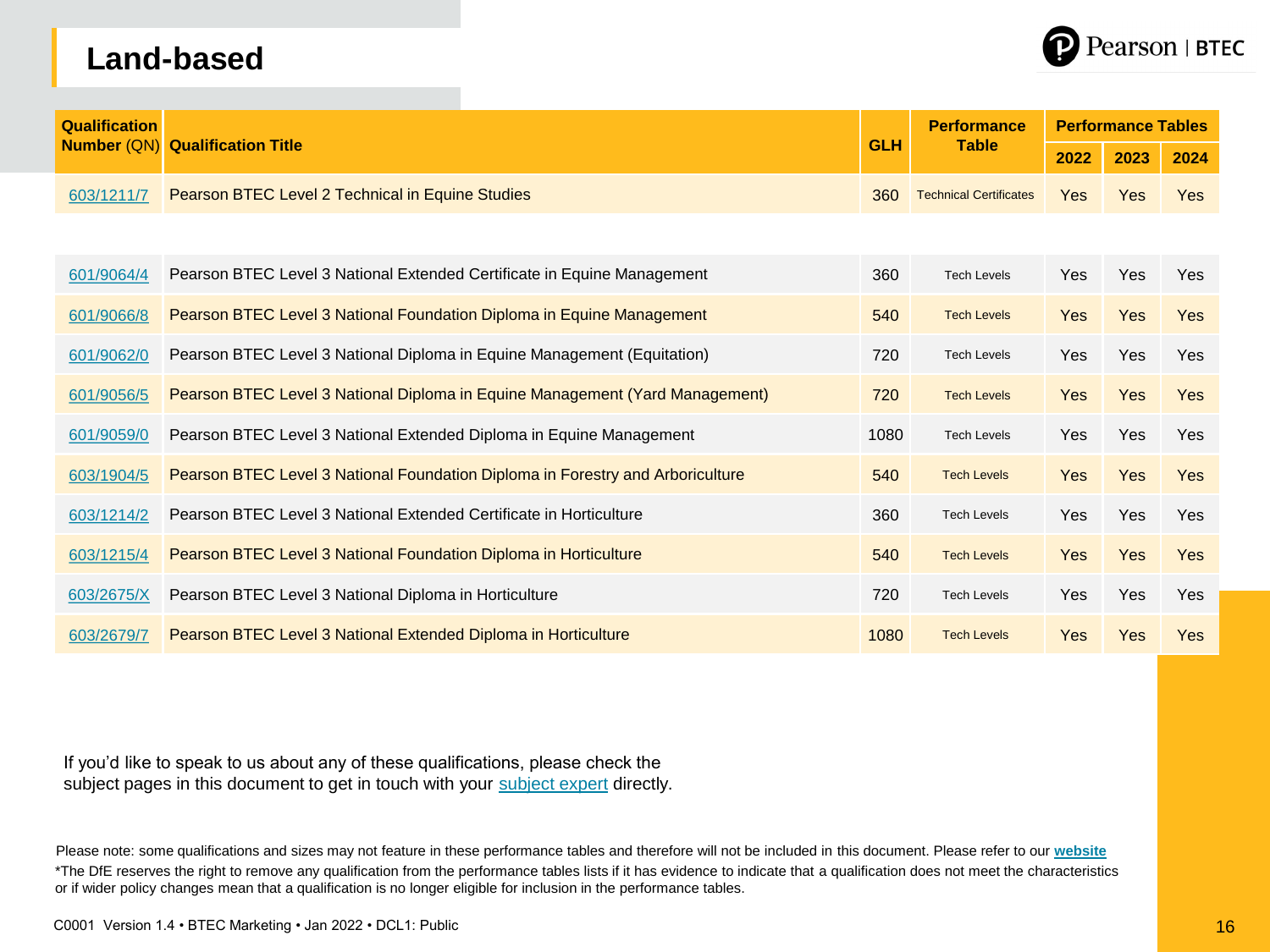

#### **Music and Music Technology**

| <b>Qualification</b> |                                                                                |            | <b>Performance</b><br><b>Table</b> | <b>Performance Tables</b> |           |            |  |  |
|----------------------|--------------------------------------------------------------------------------|------------|------------------------------------|---------------------------|-----------|------------|--|--|
| <b>Number (QN)</b>   | <b>Qualification Title</b>                                                     | <b>GLH</b> |                                    | 2022                      | 2023      | 2024       |  |  |
| 600/6818/8           | Pearson BTEC Level 1/Level 2 First Award in Music                              | 120        | <b>Technical Awards</b>            | Yes                       | Yes       | <b>No</b>  |  |  |
| 603/2973/7           | Pearson BTEC Level 1/Level 2 Tech Award in Music Practice                      | 120        | <b>Technical Awards</b>            | <b>Yes</b>                | Yes       | <b>No</b>  |  |  |
| 603/7055/5           | Pearson BTEC Level 1/Level 2 Tech Award in Music Practice (2022)               | 120        | <b>Technical Awards</b>            | No.                       | <b>No</b> | Yes        |  |  |
|                      |                                                                                |            |                                    |                           |           |            |  |  |
| 603/3027/2           | Pearson BTEC Level 3 National Certificate in Music Performance                 | 180        | <b>Applied Generals</b>            | Yes                       | Yes       | <b>Yes</b> |  |  |
| 601/7090/6           | Pearson BTEC Level 3 National Extended Certificate in Music Performance        | 360        | <b>Applied Generals</b>            | Yes                       | Yes       | Yes        |  |  |
|                      |                                                                                |            |                                    |                           |           |            |  |  |
| 603/1232/4           | Pearson BTEC Level 3 National Extended Certificate in Digital Music Production | 360        | <b>Tech Levels</b>                 | <b>Yes</b>                | Yes       | Yes        |  |  |
| 603/1233/6           | Pearson BTEC Level 3 National Extended Certificate in Sound Engineering        | 360        | <b>Tech Levels</b>                 | Yes                       | Yes       | Yes        |  |  |
| 603/0211/2           | Pearson BTEC Level 3 National Foundation Diploma in Music Technology           | 510        | <b>Tech Levels</b>                 | <b>Yes</b>                | Yes       | <b>Yes</b> |  |  |
| 601/7350/6           | Pearson BTEC Level 3 National Diploma in Music Technology                      | 720        | <b>Tech Levels</b>                 | Yes                       | Yes       | Yes        |  |  |
| 601/7351/8           | Pearson BTEC Level 3 National Extended Diploma in Music Technology             | 1080       | <b>Tech Levels</b>                 | <b>Yes</b>                | Yes       | Yes        |  |  |

If you'd like to speak to us about any of these qualifications, please check the subject pages in this document to get in touch with your [subject expert](mailto:mailto:TeachingMusic%40pearson.com) directly.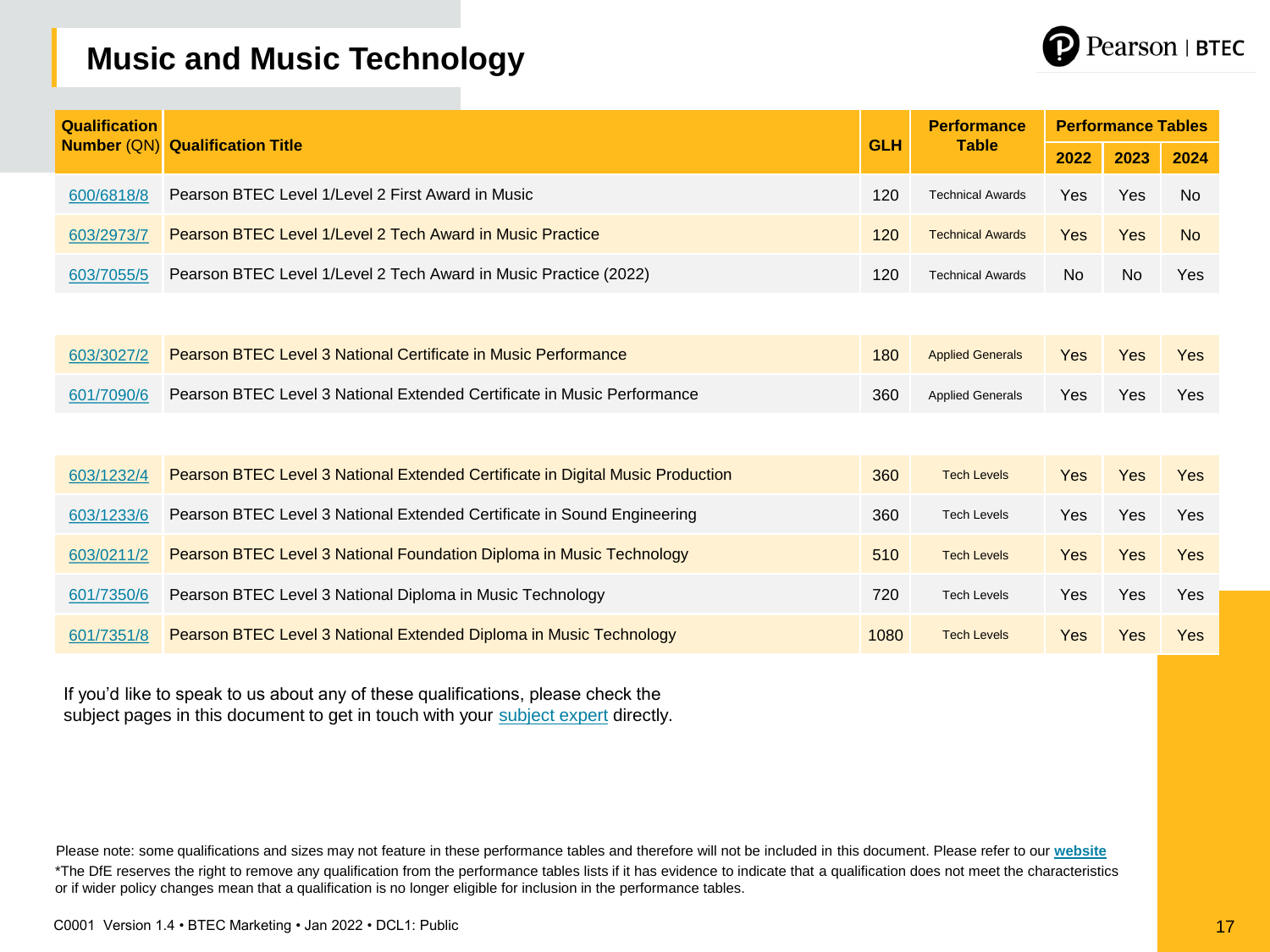# **Performing Arts**



| <b>Qualification</b> |            |                                                                              |            | <b>Performance</b>      | <b>Performance Tables</b> |            |                |  |  |
|----------------------|------------|------------------------------------------------------------------------------|------------|-------------------------|---------------------------|------------|----------------|--|--|
|                      |            | <b>Number (QN) Qualification Title</b>                                       | <b>GLH</b> | <b>Table</b>            | 2022                      | 2023       | 2024           |  |  |
|                      | 603/0406/6 | Pearson BTEC Level 1/Level 2 Tech Award in Performing Arts                   | 120        | <b>Technical Awards</b> | Yes.                      | Yes        | N <sub>o</sub> |  |  |
|                      | 603/7054/3 | Pearson BTEC Level 1/Level 2 Tech Award in Performing Arts (2022)            | 120        | <b>Technical Awards</b> | <b>No</b>                 | <b>No</b>  | <b>Yes</b>     |  |  |
|                      |            |                                                                              |            |                         |                           |            |                |  |  |
|                      | 601/7231/9 | Pearson BTEC Level 3 National Certificate in Performing Arts                 | 180        | <b>Applied Generals</b> | Yes.                      | Yes.       | <b>Yes</b>     |  |  |
|                      | 601/7233/2 | <b>Pearson BTEC Level 3 National Extended Certificate in Performing Arts</b> | 360        | <b>Applied Generals</b> | Yes:                      | Yes        | <b>Yes</b>     |  |  |
|                      | 601/7235/6 | Pearson BTEC Level 3 National Foundation Diploma in Performing Arts          | 510        | <b>Applied Generals</b> | Yes.                      | Yes.       | Yes            |  |  |
|                      | 601/7232/0 | Pearson BTEC Level 3 National Diploma in Performing Arts                     | 720        | <b>Applied Generals</b> | Yes:                      | <b>Yes</b> | Yes            |  |  |

If you'd like to speak to us about any of these qualifications, please check the subject pages in this document to get in touch with your [subject expert](mailto:mailto:teachingchildcare%40pearson.com) directly.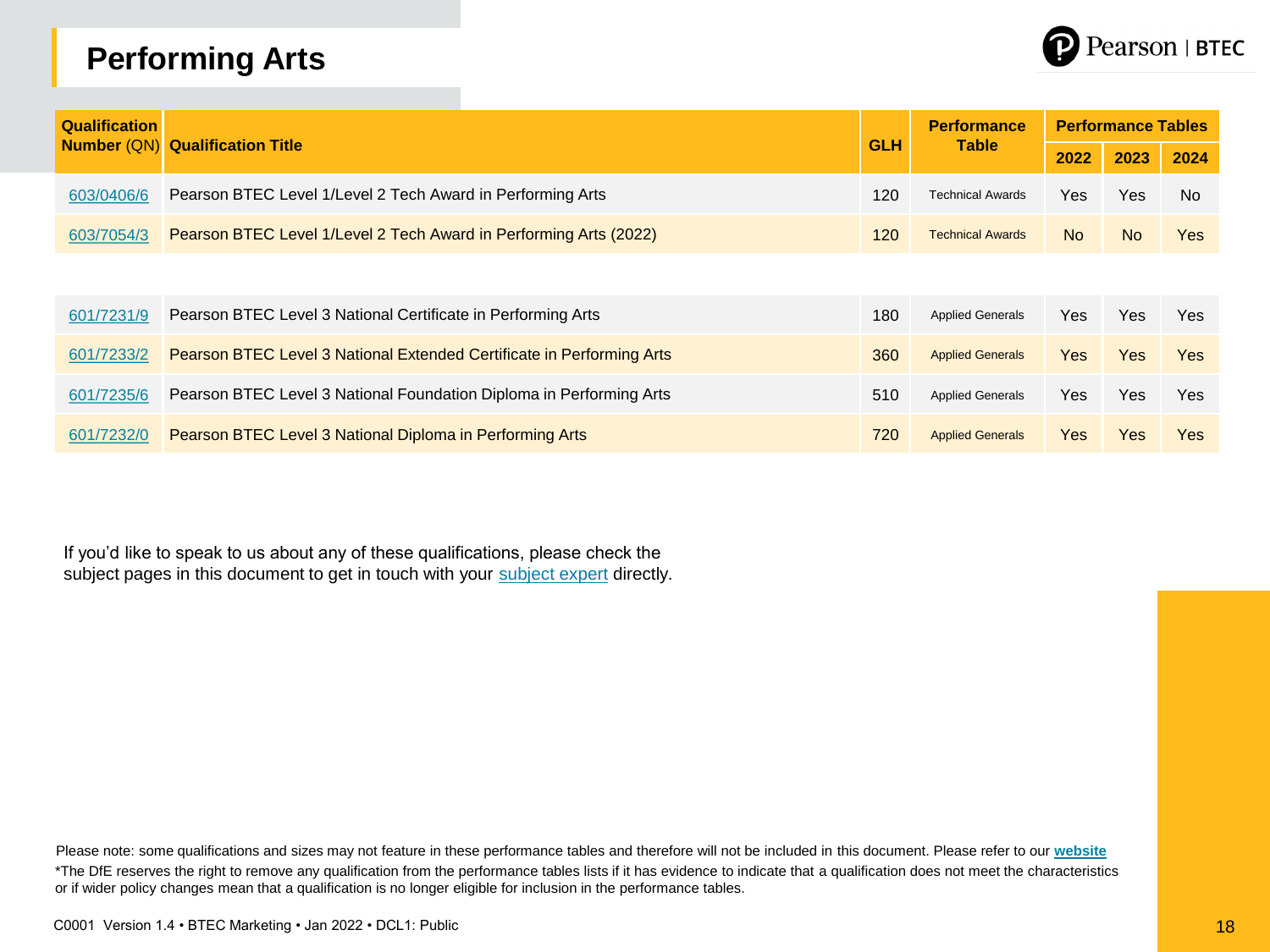# Pearson | BTEC

# **Sport**

| <b>Qualification</b> |                                                                        |            | <b>Performance</b>            | <b>Performance Tables</b> |            |            |  |
|----------------------|------------------------------------------------------------------------|------------|-------------------------------|---------------------------|------------|------------|--|
| <b>Number (QN)</b>   | <b>Qualification Title</b>                                             | <b>GLH</b> | <b>Table</b>                  | 2022                      | 2023       | 2024       |  |
| 600/4779/3           | Pearson BTEC Level 1/Level 2 First Award in Sport                      | 120        | <b>Technical Awards</b>       | Yes                       | <b>Yes</b> | <b>No</b>  |  |
| 603/0473/X           | Pearson BTEC Level 1/Level 2 Tech Award in Sport, Activity and Fitness | 120        | <b>Technical Awards</b>       | <b>Yes</b>                | <b>Yes</b> | <b>No</b>  |  |
| 603/7068/3           | Pearson BTEC Level 1/Level 2 Tech Award in Sport (2022)                | 120        | <b>Technical Awards</b>       | No                        | No         | Yes        |  |
|                      |                                                                        |            |                               |                           |            |            |  |
| 603/0479/0           | Pearson BTEC Level 2 Technical Diploma for Sport and Activity Leaders  | 360        | <b>Technical Certificates</b> | <b>Yes</b>                | <b>No</b>  | <b>No</b>  |  |
|                      |                                                                        |            |                               |                           |            |            |  |
| 603/0458/3           | Pearson BTEC Level 3 National Certificate in Sport                     | 180        | <b>Applied Generals</b>       | <b>Yes</b>                | <b>Yes</b> | <b>Yes</b> |  |
| 601/7218/6           | Pearson BTEC Level 3 National Extended Certificate in Sport            | 360        | <b>Applied Generals</b>       | <b>Yes</b>                | <b>Yes</b> | <b>Yes</b> |  |
| 601/7220/4           | Pearson BTEC Level 3 National Foundation Diploma in Sport              | 510        | <b>Applied Generals</b>       | <b>Yes</b>                | <b>Yes</b> | <b>Yes</b> |  |
| 603/0460/1           | Pearson BTEC Level 3 National Diploma in Sport                         | 720        | <b>Applied Generals</b>       | <b>Yes</b>                | <b>Yes</b> | <b>Yes</b> |  |
| 603/0459/5           | Pearson BTEC Level 3 National Extended Diploma in Sport                | 1080       | <b>Applied Generals</b>       | Yes                       | <b>Yes</b> | Yes        |  |

If you'd like to speak to us about any of these qualifications, please check the subject pages in this document to get in touch with your [subject expert](mailto:mailto:TeachingComputerScience%40pearson.com) directly.

Please note: some qualifications and sizes may not feature in these performance tables and therefore will not be included in this document. Please refer to our **[website](https://qualifications.pearson.com/en/qualifications.html)** \*The DfE reserves the right to remove any qualification from the performance tables lists if it has evidence to indicate that a qualification does not meet the characteristics or if wider policy changes mean that a qualification is no longer eligible for inclusion in the performance tables.

C0001 Version 1.4 • BTEC Marketing • Jan 2022 • DCL1: Public 19 and 19 and 19 and 19 and 19 and 19 and 19 and 19 and 19 and 19 and 19 and 19 and 19 and 19 and 19 and 19 and 19 and 19 and 19 and 19 and 19 and 19 and 19 and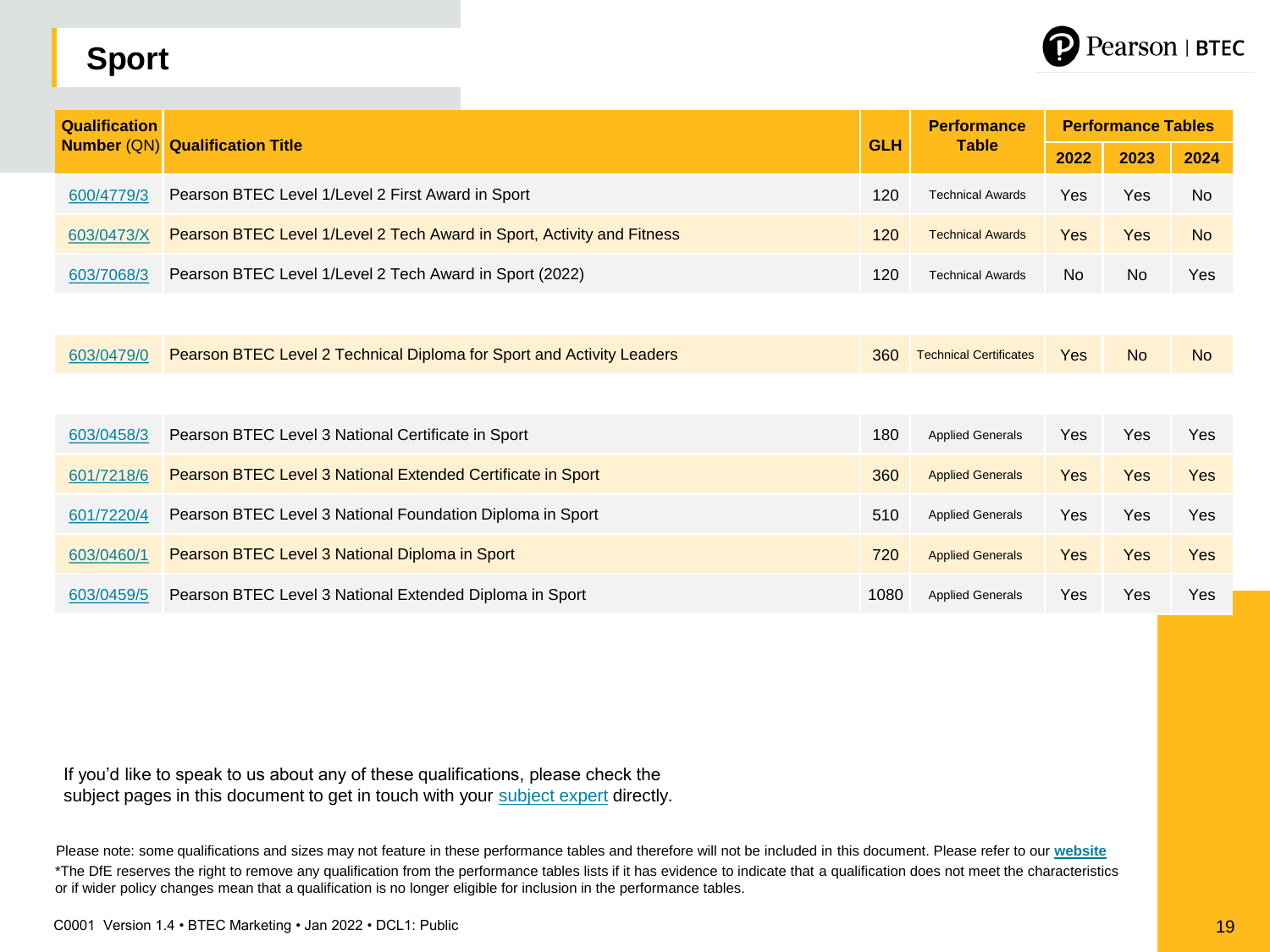# **Sport**



| <b>Qualification</b>              | <b>Number (QN) Qualification Title</b>                                           |            | <b>Performance</b><br><b>Table</b> | <b>Performance Tables</b> |            |            |  |  |  |
|-----------------------------------|----------------------------------------------------------------------------------|------------|------------------------------------|---------------------------|------------|------------|--|--|--|
|                                   |                                                                                  | <b>GLH</b> |                                    | 2022                      | 2023       | 2024       |  |  |  |
| <b>Sport and Exercise Science</b> |                                                                                  |            |                                    |                           |            |            |  |  |  |
| 603/0444/3                        | Pearson BTEC Level 3 National Extended Certificate in Sport and Exercise Science | 360        | <b>Applied Generals</b>            | Yes                       | <b>Yes</b> | <b>Yes</b> |  |  |  |
| 603/0443/1                        | Pearson BTEC Level 3 National Foundation Diploma in Sport and Exercise Science   | 510        | <b>Applied Generals</b>            | Yes                       | Yes        | Yes        |  |  |  |
| 601/7421/3                        | Pearson BTEC Level 3 National Diploma in Sport and Exercise Science              | 720        | <b>Applied Generals</b>            | Yes                       | <b>Yes</b> | <b>Yes</b> |  |  |  |
| 601/7422/5                        | Pearson BTEC Level 3 National Extended Diploma in Sport and Exercise Science     | 1080       | <b>Applied Generals</b>            | Yes                       | Yes        | Yes        |  |  |  |

If you'd like to speak to us about any of these qualifications, please check the subject pages in this document to get in touch with your [subject expert](mailto:mailto:TeachingComputerScience%40pearson.com) directly.

Please note: some qualifications and sizes may not feature in these performance tables and therefore will not be included in this document. Please refer to our **[website](https://qualifications.pearson.com/en/qualifications.html)** \*The DfE reserves the right to remove any qualification from the performance tables lists if it has evidence to indicate that a qualification does not meet the characteristics or if wider policy changes mean that a qualification is no longer eligible for inclusion in the performance tables.

C0001 Version 1.4 • BTEC Marketing • Jan 2022 • DCL1: Public 20 and 2008 **20 and 20 and 20 and 20 and 20 and 20** and 20 and 20 and 20 and 20 and 20 and 20 and 20 and 20 and 20 and 20 and 20 and 20 and 20 and 20 and 20 and